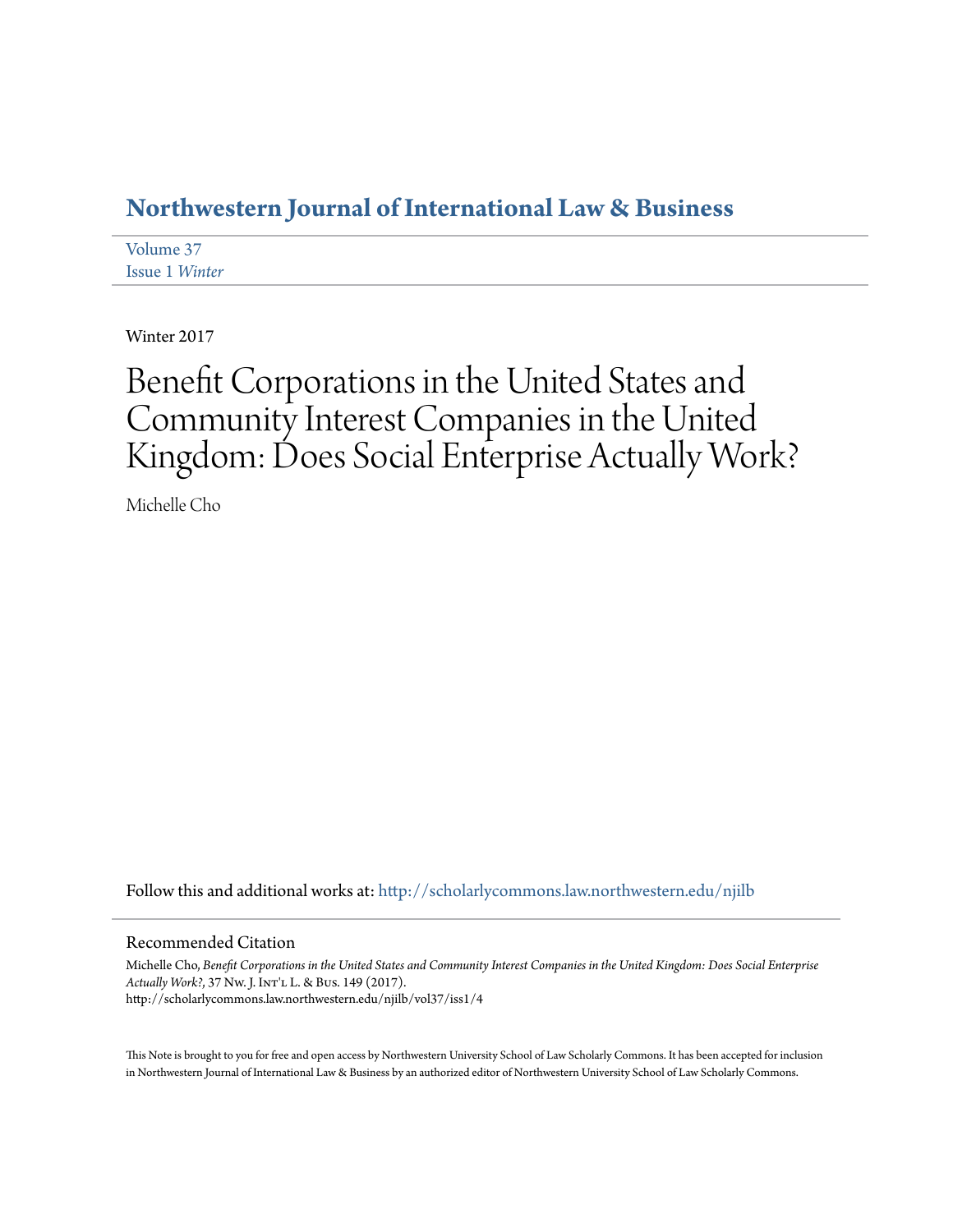# **Benefit Corporations in the United States and Community Interest Companies in the United Kingdom: Does Social Enterprise Actually Work?**

## *Michelle Cho*[\\*](#page-1-0)

*Abstract: Social enterprise is becoming an increasingly popular and profitable venture in the United States and around the world today. In the United States, the benefit corporation model leadsthis movement, offering incorporating companies a positive image, a platform to build consumer trust, and the flexibility to pursue social good. However, though the benefit corporation form comes with the aforementioned branding advantages, states' benefit corporation laws as they currently exist generally lack adequate oversight mechanisms. Consequently, third parties like B Lab play an important role as the primary enforcement entities ensuring that benefit corporations adhere to their stated purposes. The U.S. benefit corporation could gain from a close analysis of the U.K. community interest corporation, as the latter model places greater emphasis on impacts to local community and operates under strict government oversight. Simultaneously, U.K. community interest corporations could enhance their efficacy by incorporating benefit corporations' emphasis on global branding. By gaining from the other's strengths, U.S. benefit corporations and U.K. community interest corporations could gain considerable influence, not only as profitable and community-centered businesses but also as global leaders in today's growing social enterprise movement.* 

<span id="page-1-0"></span><sup>\*</sup> J.D., Northwestern Pritzker School of Law, 2018; LL.M., International Human Rights, Northwestern Pritzker School of Law, 2018; B.A., International Development Studies, English, University of California Los Angeles, 2014. I am grateful to the editorial board of the Northwestern Journal of International Law & Business for helping extensively edit this work for publication and to Jennifer Hahn, Alex Cho, and my parents for their constant support through the writing process.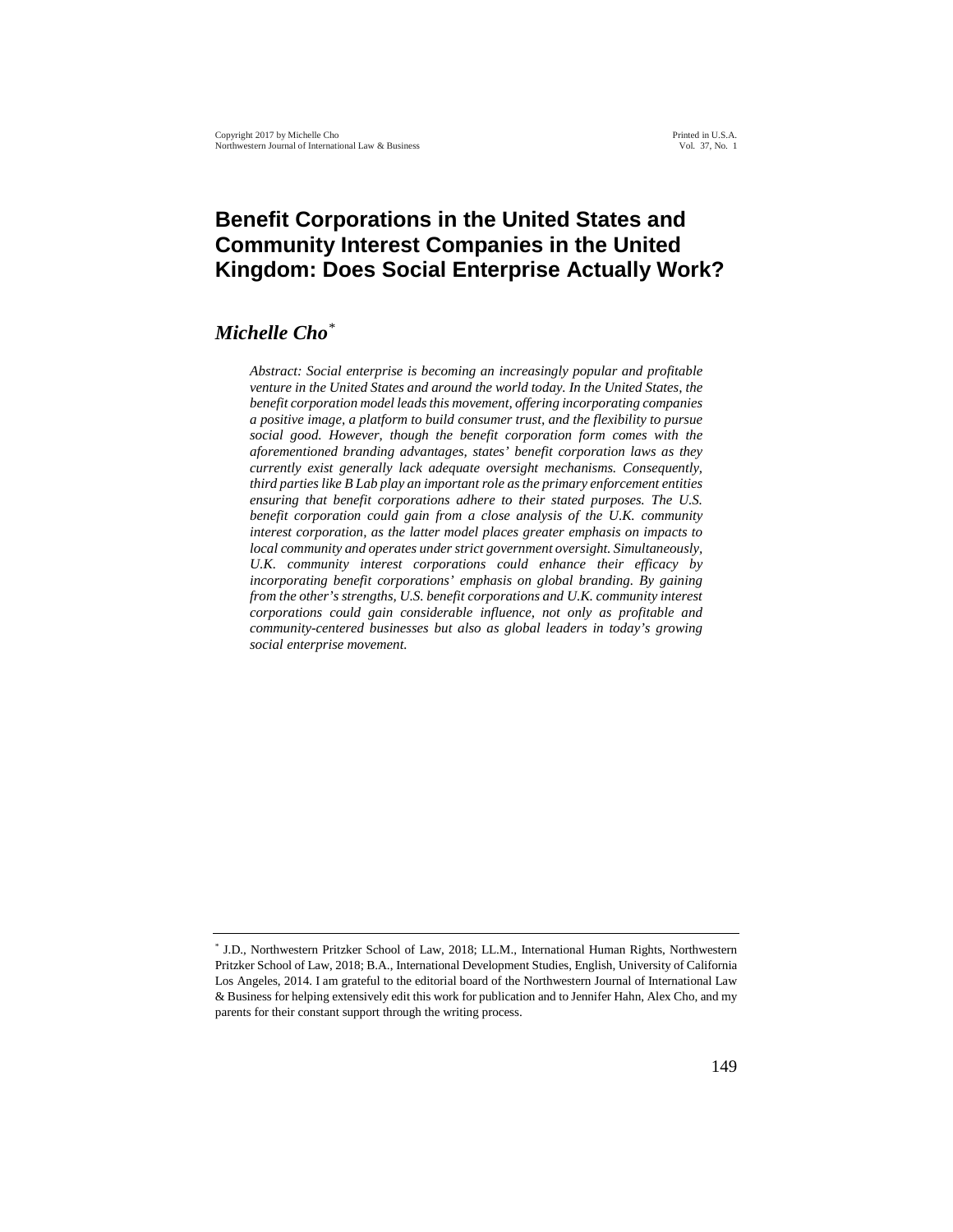# TABLE OF CONTENTS

| B. The Benefit Corporation Branding Advantage as                |
|-----------------------------------------------------------------|
|                                                                 |
| C. Lack of Accountability and Oversight: The Key Flaw of        |
|                                                                 |
| III. United Kingdom: Community Interest Companies 161           |
|                                                                 |
| B. The CIC Focus on Local Communities—Bad for Branding,         |
|                                                                 |
| 1. CIC Focus on Local Communities is Bad for                    |
|                                                                 |
| 2. CIC Focus on Local Communities is Good from an               |
|                                                                 |
|                                                                 |
| IV. Recommendations: Does Social Enterprise Actually Work?  168 |
| A. Recommendation 1: U.S. Benefit Corporations Should           |
| Adopt Similar Accountability Mechanisms to CICs 169             |
| B. Recommendation 2: CICs Should Make Branding a                |
|                                                                 |
|                                                                 |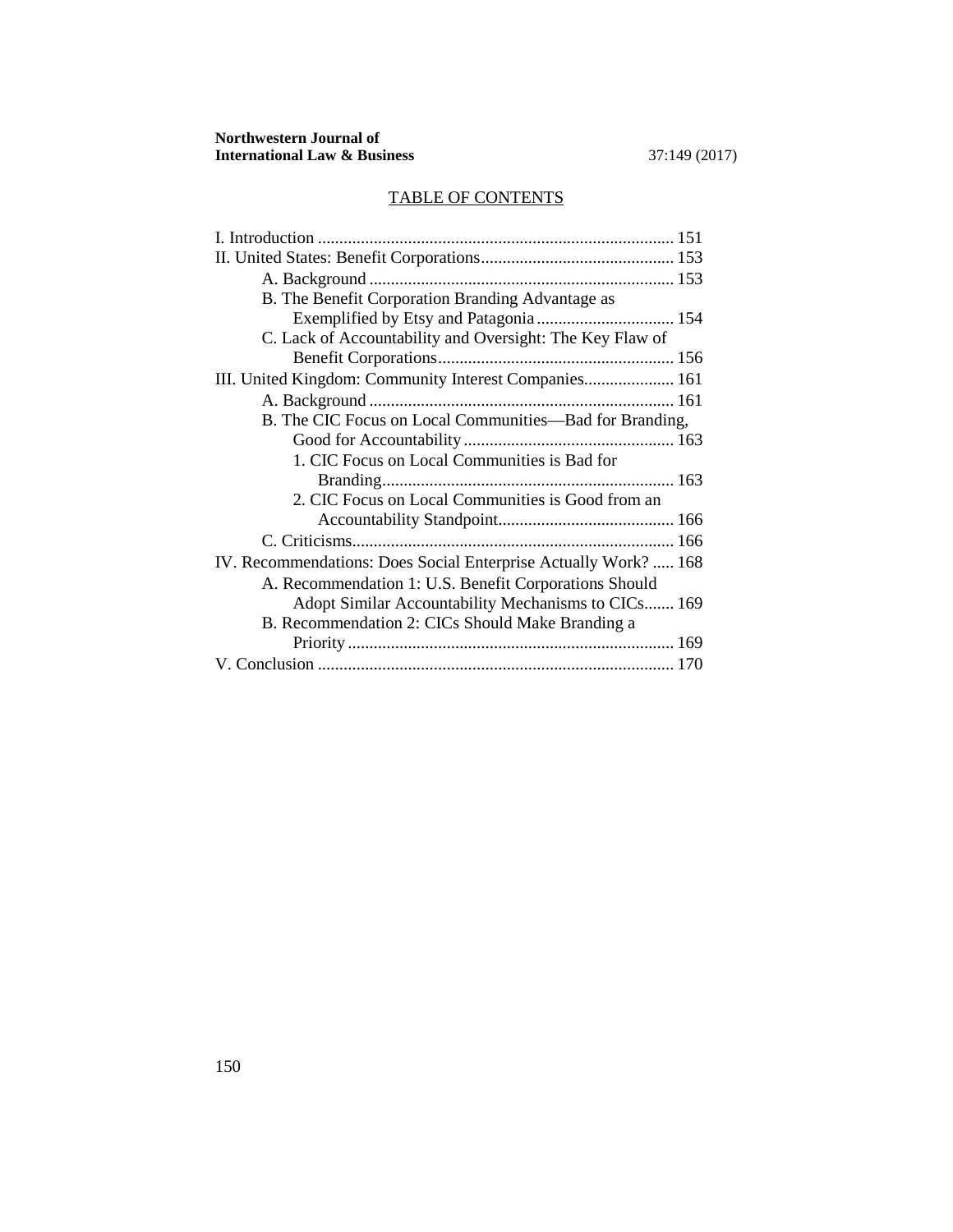#### I. INTRODUCTION

Since the advent of B Lab, a nonprofit corporation dedicated to certifying corporations who wish to identify as "B Corps"[1](#page-3-0) in 2007, more than a thousand companies across the United States have either incorporated or reincorporated as "benefit corporations."[2](#page-3-1) Benefit corporations are companies dedicated to a "triple bottom line" of "people, planet, and profit," and have become some of the fastest growing companies in the United States.[3](#page-3-2) Though social enterprise has become increasingly well-recognized in the corporate sphere both internationally and in the United States, the concept is relatively novel and requires additional study, governance, and attention.

The emergence of the U.S. benefit corporation coincided directly with the emergence of a similar hybrid corporate structure in the United Kingdom: the community interest corporation ("CIC").<sup>[4](#page-3-3)</sup> A conjunctive examination of U.S. benefit corporations and U.K. CICs demonstrates that social enterprise has been a widely growing and profitable venture in both countries. This success is largely due to strict incorporation and termination measures, as well as evolving systems of external third-party oversight.

In the United States, benefit corporations are business entities that place purpose over profits, or at least purpose *alongside* profits, while effectively capitalizing on this social "do-good" status.<sup>[5](#page-3-4)</sup> In the U.K., successful CICs consist of local companies devoted to serving the immediate community. While CICs, like benefit corporations, focus on aligning profit and purpose, they are not as concerned with attaining global recognition under the social

<span id="page-3-0"></span> $<sup>1</sup>$  It is important to note from the onset that "benefit corporations" are not the same as "B Corps." In</sup> this Note, the former will refer to corporate entities individual state legislation recognizes as social impact companies, while the latter refers to a trademark owned by nonprofit organization, B Lab, as a label for social impact companies that meet its "B Corp" standards. *See* James Surowiecki, *Companies With Benefits*, NEW YORKER, Aug. 4, 2014, at 23.

<span id="page-3-1"></span><sup>&</sup>lt;sup>2</sup> *Id.* ("There are now more than a thousand B corps in the U.S., including Patagonia, Etsy, and Seventh Generation. And in the past four years twenty-seven states have passed laws allowing companies to incorporate themselves as 'benefit corporations'—which are similar to B corps but not identical."). 3 *See* Efreeburg, *Good Growth: 26 B corps on the Inc 5000 List*, B CORPORATION: THE BLOG (Aug.

<span id="page-3-2"></span><sup>21, 2015),</sup> https://www.bcorporation.net/blog/good-growth-26-b-corps-on-the-inc-5000-list; *see also*  Mary Turck, Opinion, *Corporations That Benefit People and the Planet*, AL JAZEERA AMERICA (Mar. 13 2015), http://america.aljazeera.com/opinions/2015/3/corporations-that-benefit-people-and-theplanet.html ("B Corporations pursue a triple bottom line: profit for shareholders, good for the environment and benefits for society.").

<span id="page-3-4"></span><span id="page-3-3"></span><sup>4</sup> REGULATOR OF COMMUNITY INTEREST COMPANIES, ANNUAL REPORT 2012/2013, 6, 35 (2013), https://www.gov.uk/government/uploads/system/uploads/attachment\_data/file/243869/13-p117 community-interest-companies-annual-report-2012-2013.pdf ("The UK is widely recognized as having the most highly evolved social enterprise sector in the world and this is due, in no small part, to CICs."). 5 Surowiecki, *supra* note 1.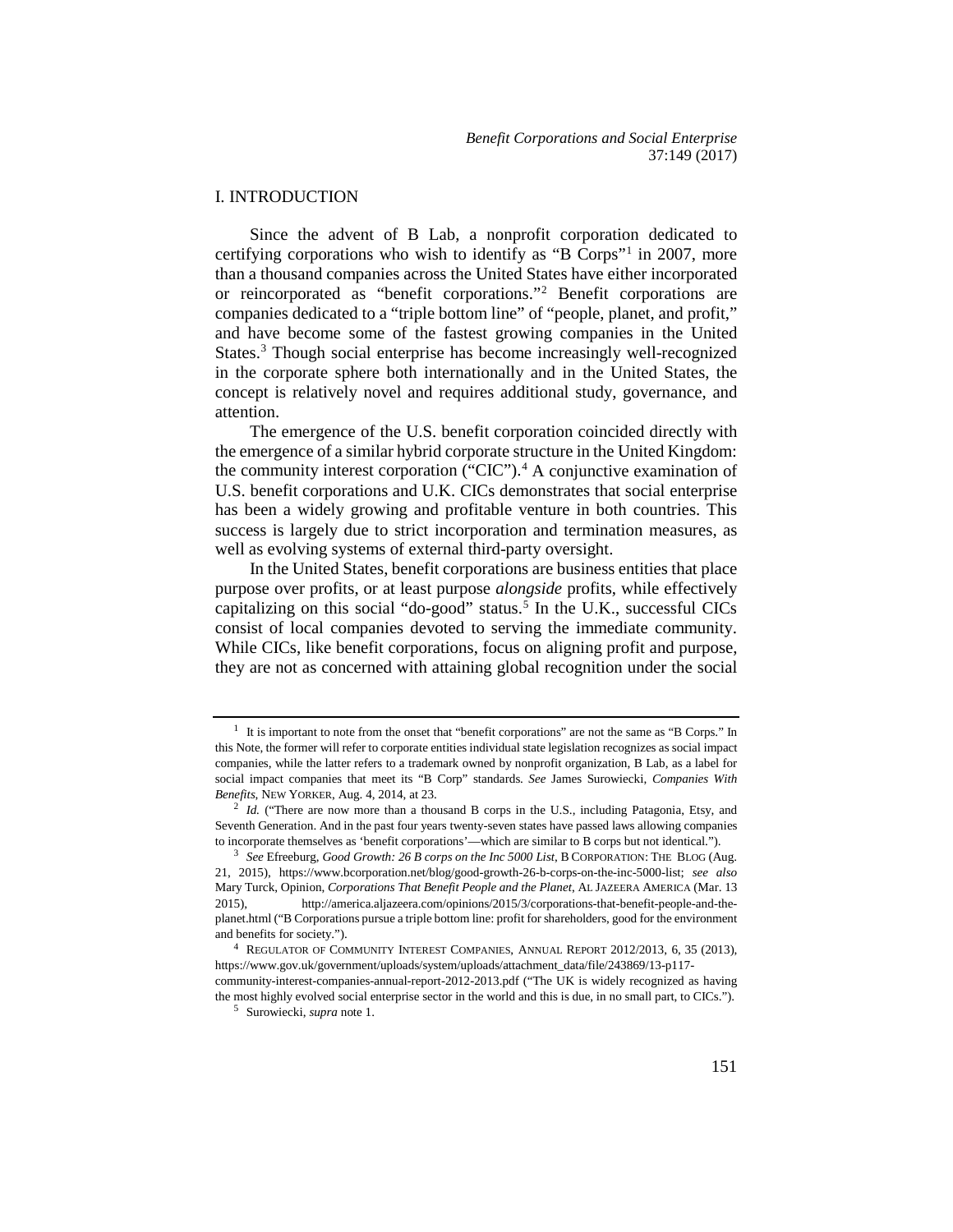enterprise label.<sup>[6](#page-4-0)</sup> These differing motivations are crucial in determining whether these forms of social enterprise actually work. Because CICs have an inherently local focus, they have more effective accountability and oversight systems in place. In contrast, benefit corporations lack this local accountability and instead place greater focus on maximizing global profits based on "B Corp" branding. Thus, benefit corporations require additional accountability to guarantee sustainable, reliable, and global impact. As such, benefit corporations should follow the lead of CICs in this regard.

The inverse, however, is also true. While benefit corporations focus disproportionately on branding, CICs let this aspect fall to the wayside, which can be problematic for a number of reasons. With increased attention to the CIC brand,<sup>[7](#page-4-1)</sup> CICs could expand local positive impacts to national, or even international, levels. Thus, the differences between the two entities reveal that each respective system can gain from the other. Combining the effective aspects of both social enterprise models would therefore ensure that social enterprise works in the long-term.

In order to examine the thesis laid out in the preceding paragraph, this Note will proceed as follows. Part I will discuss the status of benefit corporations in the United States by focusing on two U.S. benefit corporations and explain key criticisms of the current U.S. benefit corporation model. Part II will discuss the status of CICs in the United Kingdom by focusing on two U.K. CICs, address key criticisms of the current CIC model, and identify key differences from the U.S. benefit corporation model. Part III will introduce recommendations to improve both models in their respective countries, addressing the core issue raised in this Note whether these two forms of social enterprise actually work and what can be done to improve social enterprise legislation. Finally, Part IV will conclude by explaining why attention to the mentioned recommendations will become increasingly important to the globalized economy.

<span id="page-4-0"></span><sup>6</sup> While the definition of "social enterprise" varies, this Note will consider all legally recognized businesses, which have acquired the proper registration, filings, and requirements, to fall under this "social enterprise" heading. For a more in-depth discussion of the varying definitions of "social enterprise," see J. Haskell Murray, *Choose Your Own Master: Social Enterprise, Certifications and Benefit Corporation Statutes*, 2 AM. U. BUS. L. REV. 1, 4 n. 4 (2012); *see also* HOUSE OF COMMONS LIBRARY, BRIEFING PAPER NUMBER 03426, COMMUNITY INTEREST COMPANIES, 4 (UK) (including a description of "social enterprise" provided by the House of Commons Library); SUSAN M. MANWARING & ANDREW VALENTINE, SOCIAL ENTERPRISE IN CANADA: STRUCTURAL OPTIONS 1, 4 (2011).

<span id="page-4-1"></span><sup>7</sup> The term *brand* in this Note does not refer to a commonly recognized or registered trademark, but instead refers to the favorable public image that results when a company incorporates as either a benefit corporation or community interest corporation.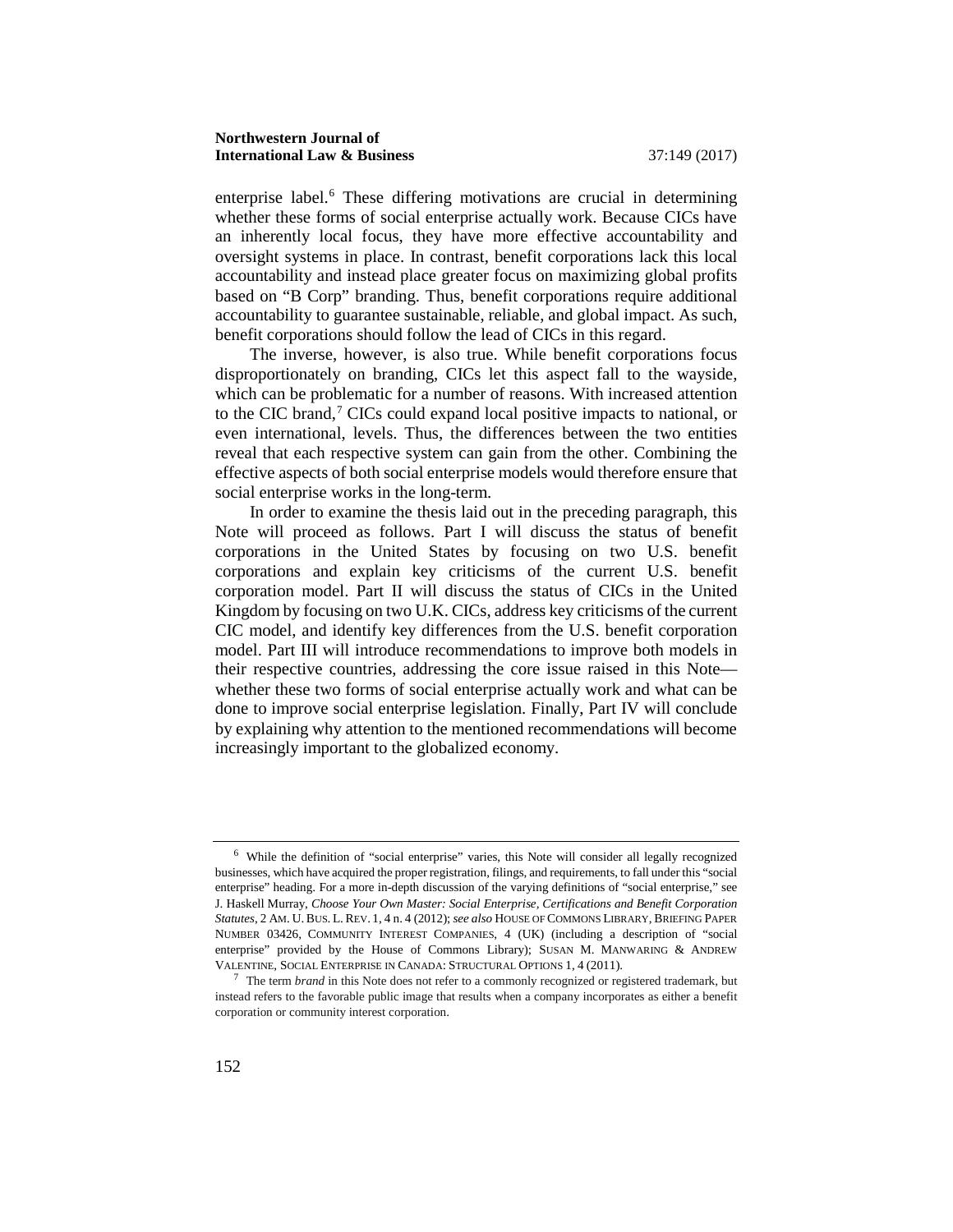#### II. UNITED STATES: BENEFIT CORPORATIONS

#### A. Background

In order to become a benefit corporation in the United States, a business entity must pursue the general public benefit, file annual benefit reports, and measure its progress against third-party standards.<sup>[8](#page-5-0)</sup> A "benefit corporation" is a corporate structure offered by an individual state, under statute.<sup>[9](#page-5-1)</sup> Benefit corporations are only available in thirty U.S. states and Washington, D.C.[10](#page-5-2)

Benefit corporation is not synonymous with B Corp. B Corps are defined as companies who have received B Corp certification from the nonprofit organization B Lab, one of the most well recognized third-party organizations and proponents of benefit corporation legislation in the United States.<sup>[11](#page-5-3)</sup> B Lab requires certified B Corps and B Corp applicants to take the B Impact Assessment Survey<sup>[12](#page-5-4)</sup> and also uses various rating systems (e.g. the Global Impact Investing Rating System (GIIRS) and the Impact Reporting and Investment Standards (IRIS)) to ensure that each certified B Corp meets both B Lab and organization-specific standards.<sup>[13](#page-5-5)</sup>

According to B Lab, the B Impact Assessment Survey aims to identify a company's "current impact" via an "objective, comprehensive rating"[14](#page-5-6) after examining four impact areas: governance, workers, community, and environment.<sup>[15](#page-5-7)</sup> In contrast, reporting indicators like IRIS assess whether a company is reporting its societal impacts in the most efficient way.[16](#page-5-8) B Lab

<sup>13</sup> *See* Murray, *supra* note 6, at 31.

<span id="page-5-6"></span><span id="page-5-5"></span><sup>14</sup> B Lab, *Frequently Asked Questions: Top 10*, B IMPACT ASSESSMENT, http://bimpactassessment.net/how-it-works/frequently-asked-questions/top-10#how-does-this-relate-toother-impact-measurement-systems (last visited Dec. 19, 2016).

<span id="page-5-7"></span><sup>15</sup> *See* B Lab, *2011 B Impact Report: Patagonia*, B IMPACT ASSESSMENT, http://bimpactassessment.net/patagonia-2011-report (last visited Dec. 19, 2016). The "governance" category examines accountability and transparency; the "workers" category examines compensation, benefits & training, worker ownership, and worker environment; the "community" category examines community products and services, community practices, suppliers and distributors, local, diversity, job creation, and civic engagement and giving; and the "environment" category examines environmental products and services, environmental practices, land, office, plant, energy, water, materials, emissions water, waste, and suppliers and transportation.<br><sup>16</sup> *See* B Lab, *The Standards*, B IMPACT ASSESSMENT, http://bimpactassessment.net/how-it-

<span id="page-5-8"></span>works/frequently-asked-questions/the-standards (last visited Dec. 19, 2016) ("[Platforms like IRIS] are

<sup>8</sup> *See* B Lab, *FAQ*, BENEFIT CORP., http://benefitcorp.net/faq (last visited Dec. 19, 2016). 9 *Id.* 

<span id="page-5-2"></span><span id="page-5-1"></span><span id="page-5-0"></span><sup>10</sup> *See* B Lab, *Benefit Corporations & Certified B Corps*, BENEFIT CORP., http://benefitcorp.net/ businesses/benefit-corporations-and-certified-b-corps (last visited Dec. 19, 2016).

<span id="page-5-3"></span><sup>11</sup> *See* B Lab, *About B Lab*, BCORPORATION.NET, https://www.bcorporation.net/what-are-bcorps/about-b-lab (last visited Dec. 19, 2016) ("B Lab is a nonprofit organization that serves a global

<span id="page-5-4"></span>movement of people using business as a force for good").<br><sup>12</sup> *See* B Lab, *Performance Requirements*, BCORPORATION.NET, https://www.bcorporation.net/ become-a-b-corp/how-to-become-a-b-corp/performance-requirements (last visited Dec. 19, 2016).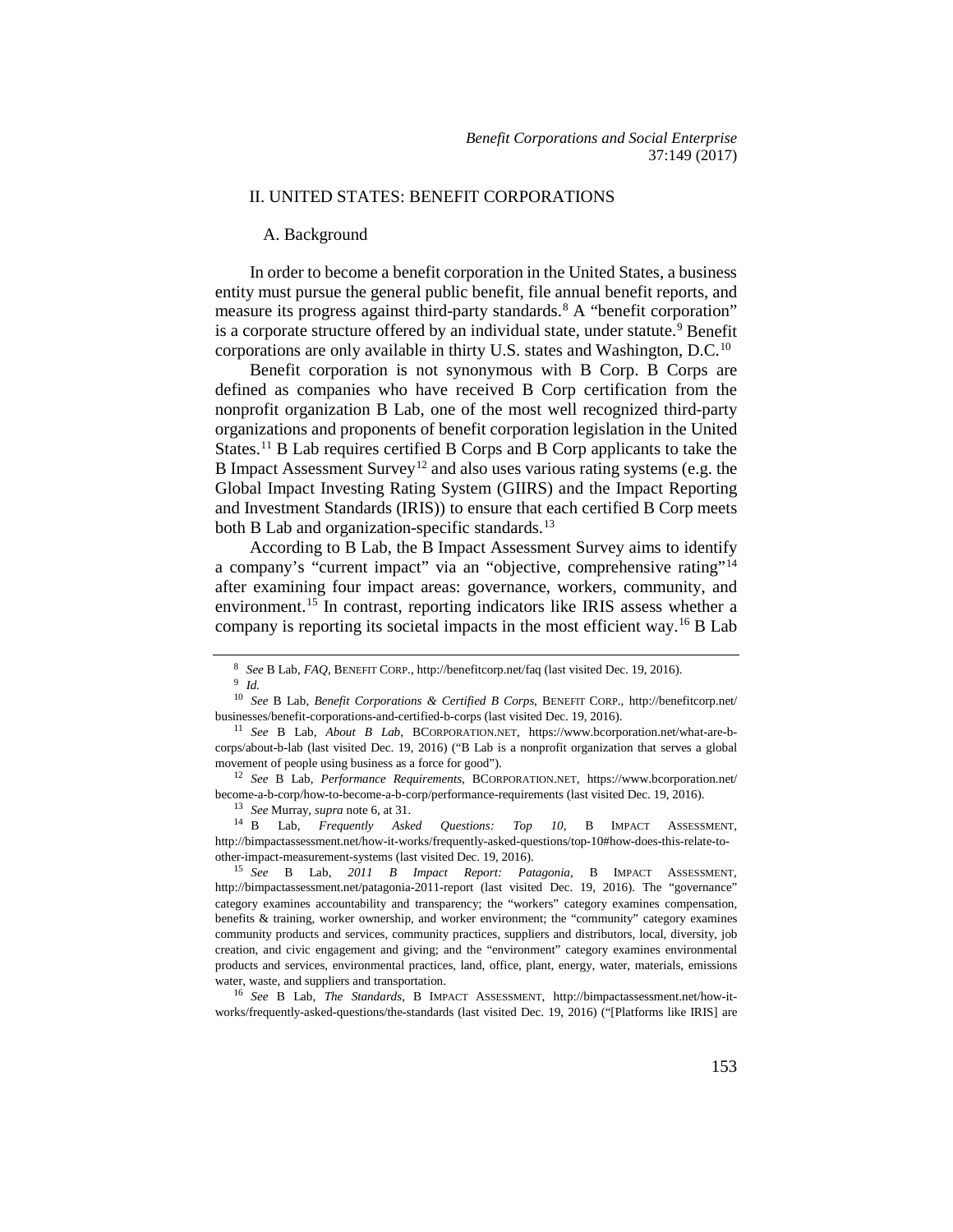states that both types of reporting indicators are "critical" to its B Impact Assessment.<sup>17</sup> Benefit corporation legislation generally recognizes B Corps as an acceptable type of benefit corporation entity and B Lab's B Impact Assessment Survey as an acceptable third-party standard.

In contrast, general benefit corporations are held to lower accountability standards than certified B Corps. While benefit corporation statutes largely require corporations to publish and publicize annual benefit reports measured against third-party standards, this requirement merely serves as an unenforced preliminary assessment tool.<sup>[18](#page-6-1)</sup> Thus, a benefit corporation does not necessarily have to meet the third-party standard it has adopted, unless externally required by the third party (like B Lab), in order to retain its status under the benefit corporation brand.<sup>[19](#page-6-2)</sup>

B. The Benefit Corporation Branding Advantage as Exemplified by Etsy and Patagonia

In the United States, one of the key advantages of becoming a benefit corporation is branding. Whether classified as a certified "B Corp" under B Lab's standards or as a legally recognized benefit corporation in the eyes of the law, the benefit corporation label essentially opens up partnership opportunities with already existing benefit corporations that favor doing business with similarly socially conscious companies. Further, registered benefit corporations can effectively utilize marketing strategies that advertise the company's socially conscious status to the general public. These companies can convince consumers that by purchasing from the company, a consumer is not merely purchasing for one's own benefit but contributing to a greater social good. Several social enterprise companies have successfully

<span id="page-6-0"></span>likely to define specific way[s] to report impact metrics, [like] how to best report a company's carbon emissions, so that all carbon reports in the future can be easily comparable to each other.").

 $17$  *Id.* 

<sup>18</sup> *See* B Lab, *supra* note 8.

<span id="page-6-2"></span><span id="page-6-1"></span><sup>&</sup>lt;sup>19</sup> However, most, if not all, Certified B Corps are simultaneously benefit corporations because B Lab requires Certified B Corps to apply for benefit corporation status if the state in which the company has incorporated has passed benefit corporation legislation. Conversely, not all benefit corporations are Certified B Corps. *See* Brady Dale, *Over Etsy's B Corp status, who will bend: B Lab or Etsy?*, TECHNICAL.LY: BROOKLYN (Mar. 16, 2015, 2:47 pm), http://technical.ly/brooklyn/2015/03/16/etsy-ipob-corp-status/; *see also* B Lab, *Corporation Legal Roadmap*, BCORPORATION.NET, https://www.bcorporation.net/become-a-b-corp/how-to-become-a-b-corp/legal-roadmap/corporationlegal-roadmap (last visited Dec. 19, 2016).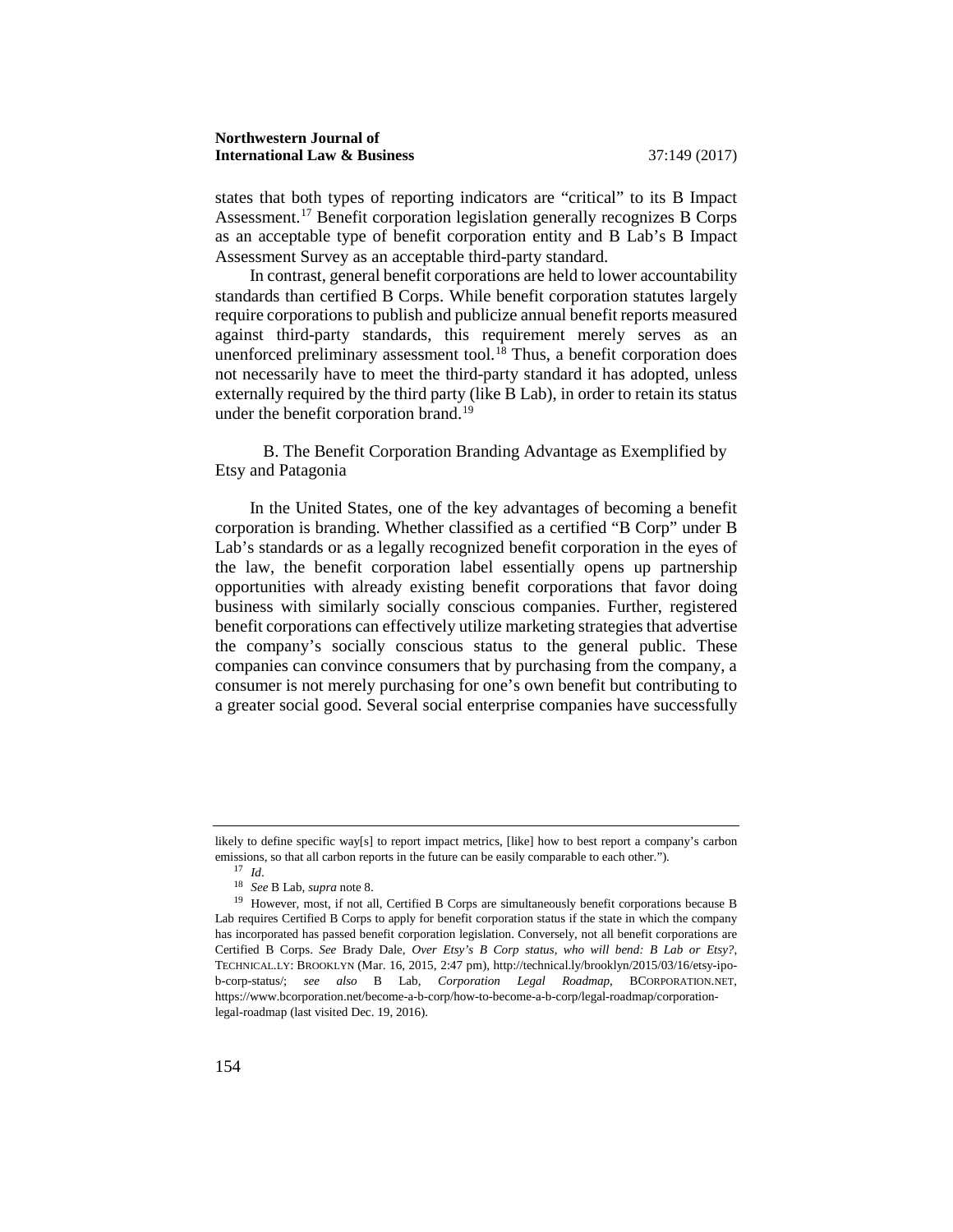capitalized on this benefit, including Etsy,<sup>20</sup> Patagonia,<sup>[21](#page-7-1)</sup> Ben & Jerry's,<sup>[22](#page-7-2)</sup> and Warby Parker.<sup>[23](#page-7-3)</sup>

The DIY ("Do It Yourself") Internet trend, which allowed consumers to create their own products, home goods, and styles at home, quickly gave rise to Etsy, "the online bazaar of handcrafted goods."[24](#page-7-4) When Etsy obtained B Corp certification in May 2012, the online goods site originally scored 80.1 out of 200 on B Lab's B Impact Assessment survey, barely passing B Lab's certification threshold of 80 by only 0.1 points.[25](#page-7-5) While the score may have troubled both consumers and employees at first, Etsy's Chief Executive, Chad Dickerson, portrayed the score as an opportunity to publicly demonstrate Etsy's growth in the social enterprise realm. Dickerson stated, "What the certification allowed us to do was identify various areas in the company that we wanted to improve upon."[26](#page-7-6)

Four years later, in 2016, Etsy's B Impact Score was  $127$  $127$ ,<sup>27</sup> almost 47 points higher than its initial scoring. In 2013, B Lab honored Etsy with its "Race to the Top" award for "largest improvement in a B Corp's score."<sup>[28](#page-7-8)</sup> Dickerson stated that the company's B Corp certification and improved B Impact Score "helped with brand[ing] . . . [and] increase[d] a sense of trust in Etsy if you're a customer of the business—that you're going to have a good experience, that Etsy is doing the right thing and that Etsy will be here for the long term."[29](#page-7-9) Thus, Etsy's B Corp status, along with its increased B Impact score, established Etsy as a more sustainable organization in the eyes of consumers and employees alike.

In addition to implementing internal changes to improve its B Corp score, Etsy also became a publicly traded company on April 16, 2015. Etsy considered the ramifications of this decision to go public and reconciled them with the possibility of remaining a publicly held *benefit corporation*. For

<sup>28</sup> *See* Abnett, *supra* note 25.

<sup>29</sup> *See id*.

<span id="page-7-0"></span><sup>20</sup> *See* B Lab, *B Impact Report: Etsy*, BCORPORATION.NET, http://www.bcorporation.net/ community/etsy (last visited Dec. 19, 2016). 21 *See* B Lab, *B Impact Report: Patagonia*, BCORPORATION.NET, https://www.bcorporation.net/

<span id="page-7-1"></span>community/patagonia-inc (last visited Dec. 19, 2016).

<span id="page-7-2"></span><sup>22</sup> *See* B Lab, *B Impact Report: Ben & Jerry's*, BCORPORATION.NET, https://www.bcorporation.net/ community/ben-and-jerrys (last visited Dec. 19, 2016).

<sup>23</sup> *See* B Lab, *supra* note 21.

<span id="page-7-4"></span><span id="page-7-3"></span><sup>24</sup> Jena McGregor, *What Etsy, Patagonia and Warby Parker have in common*, WASH. POST (April 20, 2015), *https://www.washingtonpost.com/news/on-leadership/wp/2015/04/20/what-etsy-patagoniaand-warby-parker-have-in-common/.* 

<span id="page-7-8"></span><span id="page-7-7"></span><span id="page-7-6"></span><span id="page-7-5"></span><sup>25</sup> Kate Abnett, *Fashion's B Corporations Blend Business with Social Good*, BUS. OF FASHION (Oct. 26, 2014, 21:17), http://www.businessoffashion.com/articles/intelligence/fashions-b-corporations-blendbusiness-social-good. 26 *Id.* 

<span id="page-7-9"></span><sup>27</sup> *See* B Lab, *supra* note 20.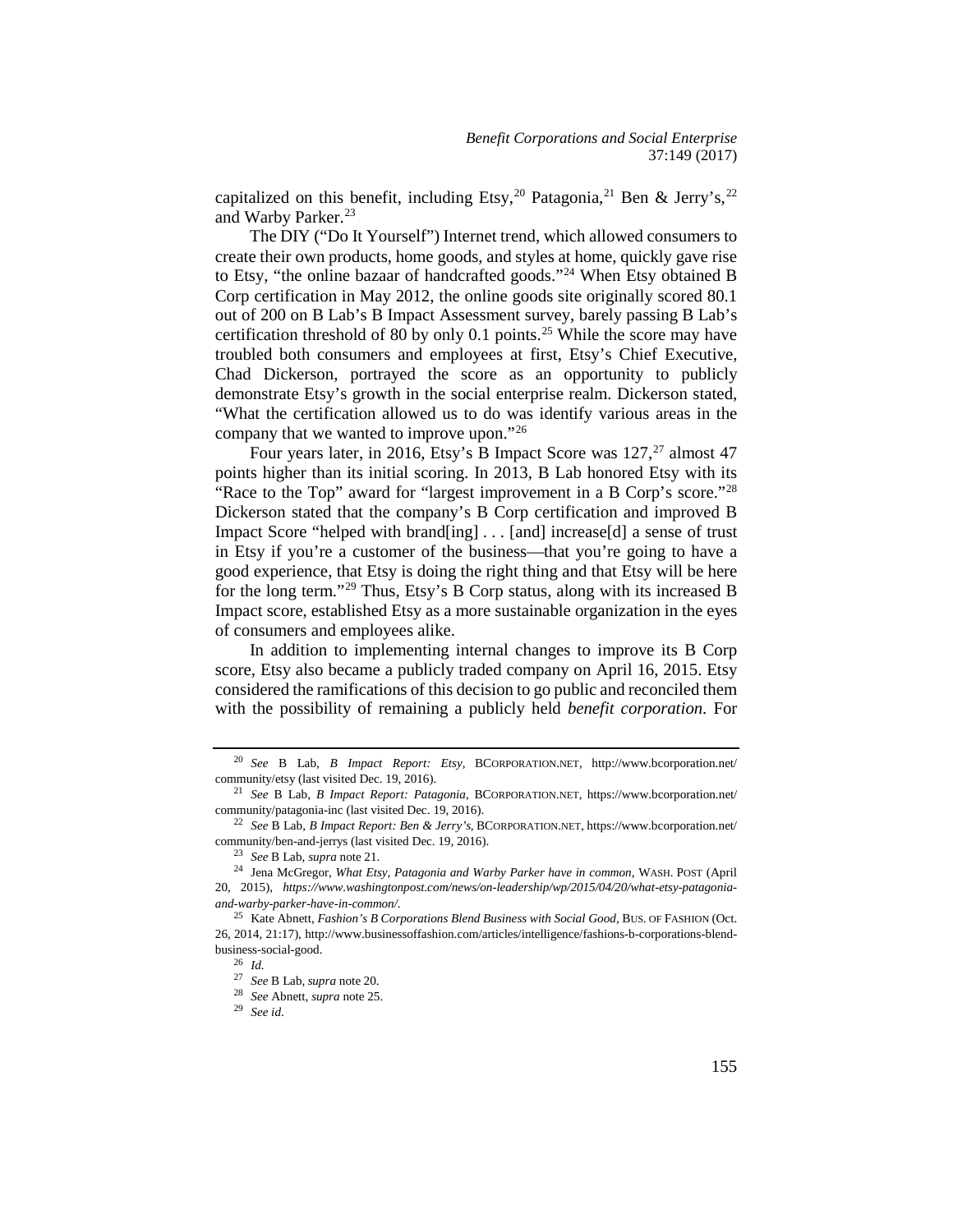instance, Etsy noted under "Risk Factors" in its Initial Public Offering filing that, "[O]ur reputation could be harmed if we lose our status as a Certified B Corporation, whether by our choice or by our failure to meet B Lab's Certification requirements. Likewise, our reputation could be harmed if our publicly reported B Corporation score declines.["30](#page-8-0) Further, under its "Our Values" section in the same IPO filing, Etsy clearly identified its Certified B Corporation status as a key value "integral to everything we do," including "to minimize the harm and maximize the benefit that we have on people and the planet."[31](#page-8-1) Etsy's clear and direct references to B Lab even within its official corporate filings demonstrate how profoundly Etsy values its Certified B Corp status as part of its general brand.

Cementing one's brand as a benefit corporation not only piques the interest of socially conscious consumers, but also attracts socially conscious businesses. Elissa Loughman, manager of product responsibility at Patagonia, shared that the company bases its collaboration decisions on the B Corp statuses of other businesses, vendors, and suppliers. As such, in Patagonia's eyes, a company's B Corp status "adds value."[32](#page-8-2) Patagonia's overall B Impact Score is 114/200[33](#page-8-3) and the company's website emphasizes its shared goal with B Lab to "[g]et[] brands to reexamine their fiduciary responsibility and . . . to change the nature of business by changing corporate  $\lim_{n \to \infty}$  . [34](#page-8-4)

Based on these examples, one cannot understate the advantages of benefit corporation registration and B Corp certification on a company's global branding and marketing strategy. Third-party entities like B Lab that conduct audits, suggest improvement measures, and present awards to certified B Corps essentially allow benefit corporations to publicly improve as socially conscious companies and simultaneously maximize brand recognition and partnership outlets through that process.

C. Lack of Accountability and Oversight: The Key Flaw of Benefit Corporations

Critics of benefit corporations point out flaws under two general categories: 1) lack of accountability in existing benefit corporation

<sup>30</sup> Etsy, Inc., Registration Statement (Form S-1) at 15, (March 4, 2015). 31 *Id*. at 97*.*

<span id="page-8-2"></span><span id="page-8-1"></span><span id="page-8-0"></span><sup>&</sup>lt;sup>32</sup> Abnett, *supra* note 25 ("[Patagonia does] purchase products from outside vendors and so that can help us to decide who we want to partner with in terms of other businesses and other products . . . If a company has B Corp status, we definitely notice it and that adds value."). 33 *See* B Lab, *supra* note 21.

<span id="page-8-4"></span><span id="page-8-3"></span><sup>34</sup> *B Lab*, PATAGONIA, http://www.patagonia.com/us/patagonia.go?assetid=68413 (last visited Dec. 19, 2016).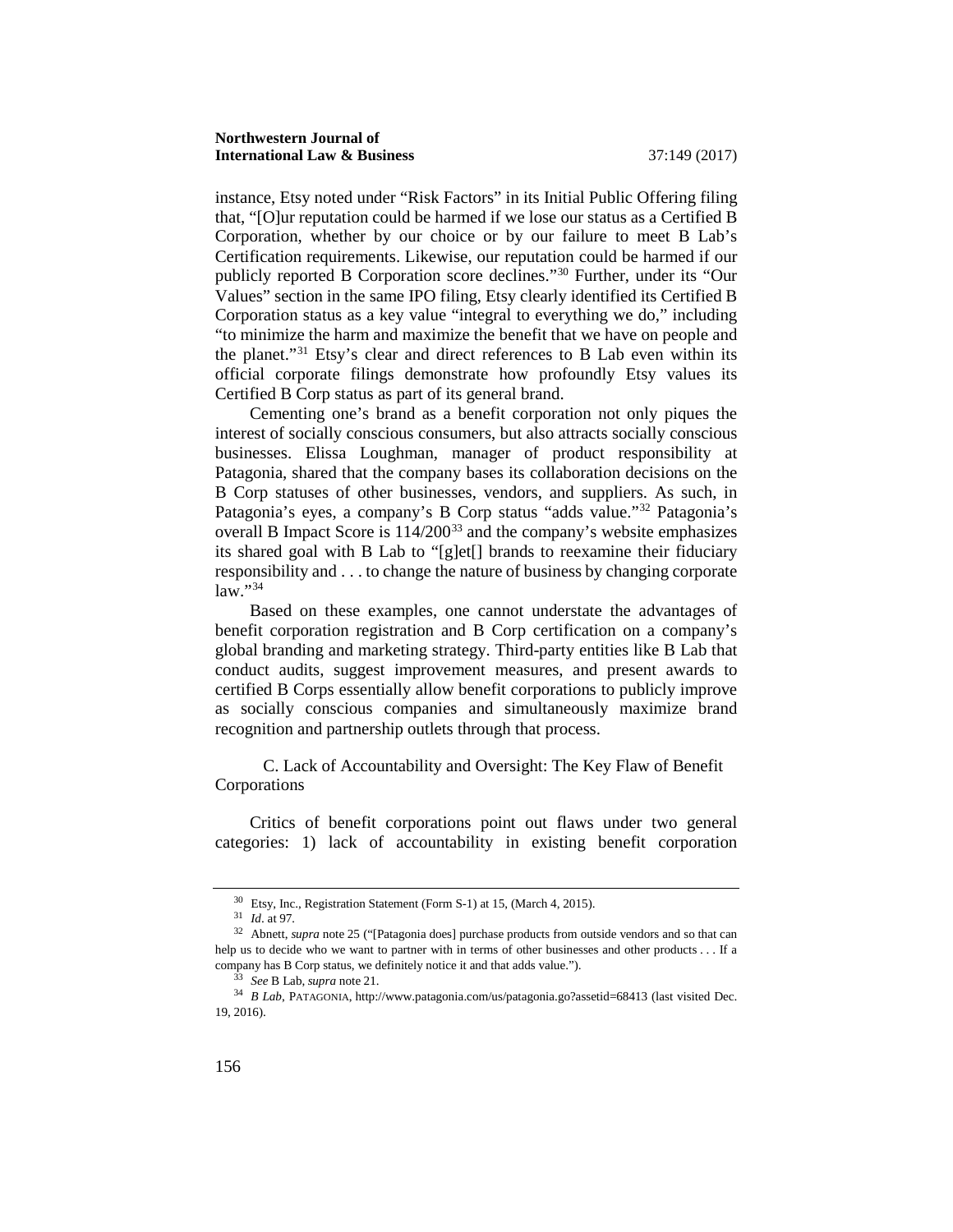legislation and 2) lack of oversight by benefit corporation directors. Insufficient clarity in these two categories leads to "faux corporate social responsibility."[35](#page-9-0) According to Kyle Westaway, a leading blogger and adviser to New York benefit corporations, "corporate social responsibility" refers to "responsible corporate decision-making that considers the broad impact of corporate actions on people, communities and the environment."[36](#page-9-1) The language within state-specific benefit corporation legislation remains vague and overarching, unable to provide sufficient accountability. In most states, benefit corporation legislation requires annual benefit reports prepared in line with third-party standards. The legislation itself does not specify which third party to use or how to ensure that the third-party assessment would be credible.<sup>[37](#page-9-2)</sup> Without guidelines specifying what an annual benefit report should contain or which third-party standards should apply, a corporation is only required to vaguely pursue the "general public benefit." Though statutes require benefit corporations to "disclose the formula by which [each] standard is computed" and that the selected standard "assess the

<span id="page-9-0"></span><sup>35</sup> Murray, *supra* note 6, at 33:

*see also* Rae André, *Benefit Corporations at a Crossroads: As Lawyers Weigh in, Companies Weigh Their Options*, BUS. HORIZONS 243, 243 (2015):

<span id="page-9-1"></span>creating competing sets of 'beneficial' and 'other' corporations. 36 Kyle Westaway, *Balancing Purpose and Profit: Legal Mechanisms to Lock in Social Mission for "Profit and Purpose" Businesses Across the G8*, TRUST.ORG 130 (Dec. 2014), http://www.trust.org/ contentAsset/raw-data/1d3b4f99-2a65-49f9-9bc0-39585bc52cac/file. Westaway also notes that, in the United Kingdom, corporate social responsibility (CSR) is by in large voluntary though laws and regulations that provide a general framework for CSR. *Id.* 

<span id="page-9-2"></span><sup>37</sup> For instance, New York's benefit corporation statute requires a benefit corporation to deliver an "annual benefit report" that includes:

N.Y. Bus. Corp. LAW § 1708 (McKinney 2012); *see also* B Lab, *State by State Status of Legislation*, BENEFIT CORP., http://benefitcorp.net/policymakers/state-by-state-status (last visited Dec. 19, 2016) (showing third-party legislation statuses as well as assessment and oversight requirements for all thirtyone states that have currently passed benefit corporation legislation).

<sup>[</sup>W]ithout at least some minimal level of board accountability, the benefit corporation statute could be an avenue to greenwashing and faux CSR rather than an antidote to them. In fact, if an appropriate accountability framework is not erected, benefit corporations could allow for an unprecedented amount of rent-seeking and could allow greater management entrenchment than permitted in other entity forms;

<sup>[</sup>B]enefit corporations do not empower stakeholders, and therefore are not substantially different from traditional corporations . . . [instead], paradoxically, benefit corporations actually inhibit corporate social responsibility efforts by perpetuating the myth that business corporations do not have the flexibility to pursue social missions, and by claiming to, but failing to empower stakeholders . . . [and] enhances public cynicism about all corporations by

an assessment of the performance of the benefit corporation, relative to its general public benefit purpose assessed against a third-party standard applied consistently with any application of that standard in prior benefit reports or accompanied by an explanation of the reasons for any inconsistent application and, if applicable, assessment of the performance of the benefit corporation, relative to its specific public benefit purpose or purposes.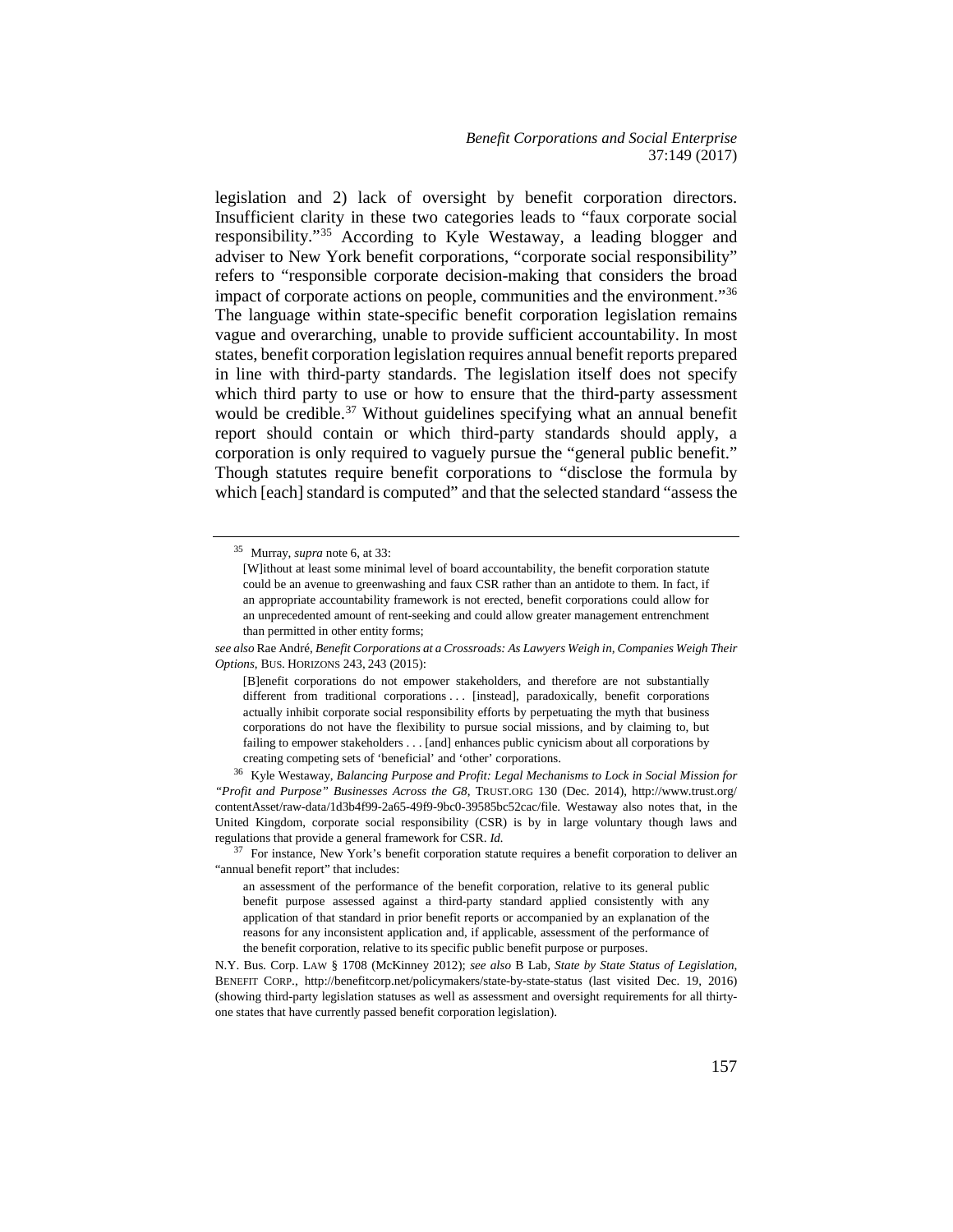effects of the corporation's decision on employees, suppliers, customers, community, and the environment—the stakeholders," the ambiguous definition of what actually constitutes "general public benefit" obscures a consistent assessment across benefit corporations in a particular state, especially by the average citizen.<sup>38</sup>

This overarching ambiguity results from state legislatures' deference to B Lab and similar third-party entities that have led the benefit corporation movement and the legislatures' desire to offer benefit corporations flexibility. B Lab even provides a template for state legislatures that wish to enact benefit corporation legislation, proposing language that gives incredible discretion to third parties.[39](#page-10-1) While the proposed template includes additional explanation of why third-party standards are important, the versions adopted by most state legislatures lack this explanation. Instead, most legislation includes only a vague requirement to measure against thirdparty standards without specifying which third parties are credible or appropriate.[40](#page-10-2)

Further, most benefit corporation statutes fail to include dissenters' rights provisions. As such, neither the directors nor the corporation itself will be sanctioned if the company strays from its initial social purpose.<sup>[41](#page-10-3)</sup> Under this framework, there is truly no option for accountability. Even if third-party assessments show that a benefit corporation is performing in violation of its stated social purposes, the corporation faces no threat of liability—at least directly under statute. Instead, a third party, like B Lab, must threaten the loss of its B Corp certification for any accountability to exist at all. In this way, benefit corporations that have incorporated under statutes without dissenters' rights provisions face accountability only if they value the third-party "B Corp" or equivalent brand.

<span id="page-10-0"></span><sup>38</sup> Thomas J. White III, *Benefit Corporations: Increased Oversight Through Creation Of The Benefit Corporation Commission*, 41 J. LEGIS. 329, 344 (2015) ("One would think the legislation would pronounce a defined third-party standard in order to provide the market with an objective point of comparison," but "[i]nstead, the benefit corporation is given free range to hire a third-party to draft said standard [and] [s]o long as the standard meets the statutory requirements, it will prove sufficient."). 39 *See* B Lab, *Model Benefit Corporation Legislation*, BENEFIT CORP. (Apr. 4, 2016),

<span id="page-10-1"></span>http://benefitcorp.net/sites/default/files/documents/Model\_Benefit\_Corp\_Legislation.pdf ("The requirement in section 401 that a benefit corporation prepare an annual benefit report that assesses its performance in creating general public benefit against a third-party standard provides an important protection against the abuse of benefit corporation status.").

<span id="page-10-3"></span><span id="page-10-2"></span><sup>40</sup> *But see* J. William Callison, *Putting New Sheets on A Procrustean Bed: How Benefit Corporations Address Fiduciary Duties, the Dangers Created, and Suggestions for Change*, 2 AM. U. BUS. L. REV. 85, 92 (2012) (Callison argues that B Lab's model legislation is "too rigid and uncompromising" and is a onesize-fits-all approach to benefit corporation legislation that "will ultimately discourage corporations from becoming benefit corporations and will discourage outside investment in benefit corporations and consumer validation of benefit corporation status."). 41 *See* Westaway, *supra* note 36, at 129.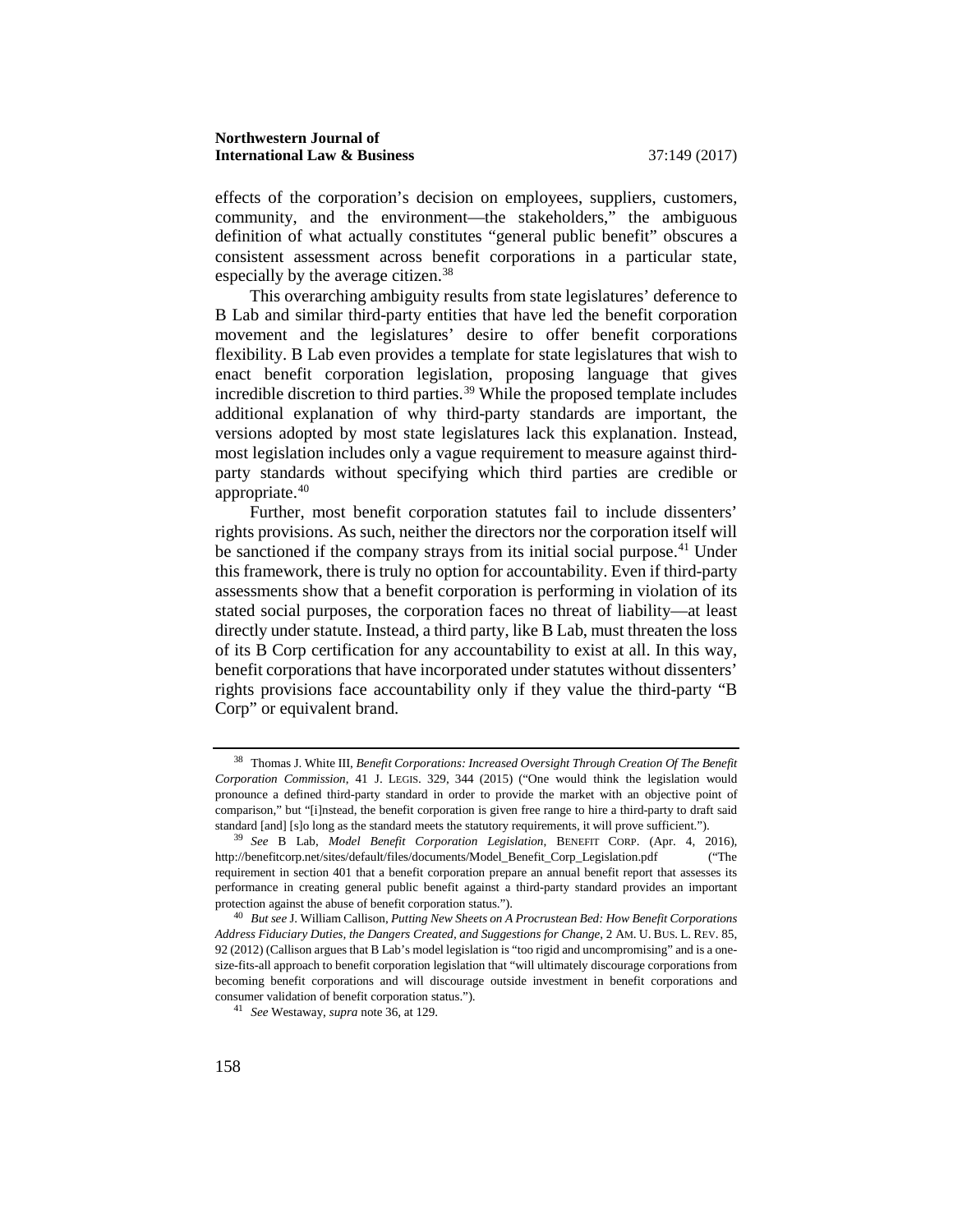The outcome is not much better in the few states that do include dissenters' rights provisions in their respective benefit corporation legislation. Though benefit corporation legislation in these jurisdictions theoretically provides a right of action against the corporation's board of directors should they fail to pursue the company's stated social goals, only one such lawsuit has ever been filed.[42](#page-11-0) This lack of litigation under dissenters' rights provisions makes unclear whether these dissenters' rights provisions are meaningful, though theoretically actionable. Despite the existence of these dissenters' rights provisions, both state legislatures and potential dissenters alike have deferred to third-party entities to rectify statutory violations. In practice, accountability has become the responsibility of third parties.<sup>[43](#page-11-1)</sup>

This first criticism about the vagueness of benefit corporation legislation understates the effectiveness of benefit corporation legislation when coupled with enforcement by credible and responsible third-party entities like B Lab. Strong internal metrics within a corporation, continued audits and oversight by third parties, and annual benefit reports are currently preventing faux corporate social responsibility and will continue to effectively do so in the future. A successful benefit corporation that has realized the benefits of social enterprise branding becomes directly accountable not only to a third party, but to the public. The ramifications of being directly liable to the public, the audience to which the company promised the "general public benefit" in the first place, guarantee an inability to outright shirk responsibility. Though legislatures should certainly improve benefit corporation legislation with clearer dissenters' rights and procedural complaint processing provisions, if a benefit corporation strays from its stated social purposes, third-party assessments will publicly expose the corporation to the public and thereby coerce change. If the company intends to continue operating under the benefit corporation brand, it must comply.

<span id="page-11-0"></span>However, the current lack of oversight and accountability in U.S. benefit corporations does not solely stem from statutory language—it also results from ambiguous fiduciary responsibilities of corporate directors.<sup>[44](#page-11-2)</sup>

*see also* Shelly Alcorn, *Benefit Corporations: A New Formula for Social Change*, ASAE: THE CENTER FOR ASSOCIATION LEADERSHIP, [https://www.asaecenter.org/resources/articles/an\\_magazine/2012/april-](https://www.asaecenter.org/resources/articles/an_magazine/2012/april-may/benefit-corporations-a-new-formula-for-social-change)

<span id="page-11-1"></span><sup>42</sup> Jesse Finfrock, *Social Entrepreneurship and Uncorporations*, 2014 U. ILL. L. REV. 1867, 1881.

<span id="page-11-2"></span><sup>&</sup>lt;sup>44</sup> Murray, *supra* note 6, at 27–28 (citing Model Benefit Corp. Legis. § 301(a)): Directors of benefit corporations are told they *must* consider the effects of any action on such diverse groups as: (1) shareholders; (2) employees . . . (3) customers; (4) community and society; (5) "the local and global environment"; (6) "the short and long term interests of the benefit corporation"; and (7) "the ability of the benefit corporation to accomplish its general public purpose and any specific public benefit purpose." Since Biblical times, it has been wellrecognized that people cannot properly serve two masters, much less seven or more;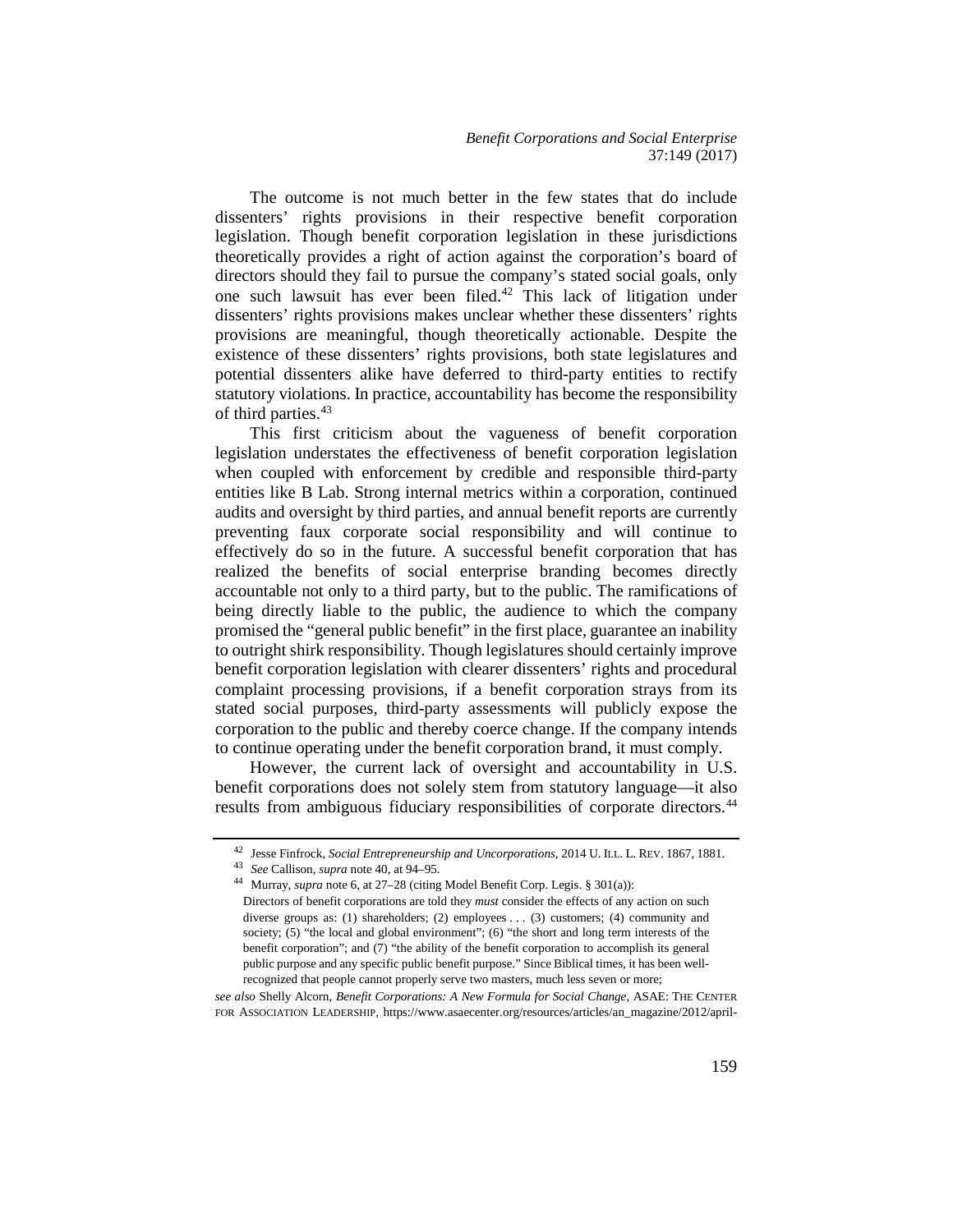Benefit corporation legislation does not specify how corporate directors must fulfill their obligation that the benefit corporation simultaneously pursues profits and purpose. In fact, the lack of distinction from the fiduciary duties of traditional, nonbenefit corporations imply that ordinary nonbenefit corporations could technically achieve the same goals with the right directors. The business judgment rule for traditional corporations would allow for sufficient flexibility for corporate directors to carry out social good even without this new corporate form.<sup>[45](#page-12-0)</sup>

In reality, this criticism is merely theoretical. This scenario assumes that benefit corporation directors and traditional corporation directors have the same priorities when making business decisions.<sup>46</sup> In practice, unlike traditional corporation directors, while benefit corporation directors can and should keep shareholders' interests in mind, they must keep the general public benefit—e.g., clean water, affordable outdoors products, and preservation of environment—as their highest priority. Regardless of emerging conflicts between directors, the primary purpose of a company's existence as a benefit corporation is to preserve these public benefits. Benefit corporation legislation does not outline detailed ways in which directors should achieve a company's stated goals, which allows directors flexibility to pursue the company's primary purpose in ways both the directors and the general public deem most effective. But even with this flexibility, benefit corporation directors must always keep the general public benefit in mind *in addition to* profit motives.

Several nonprofits have also actively denounced benefit corporations.<sup>[47](#page-12-2)</sup> Such nonprofits assert that benefit corporations do not have accountability because pursuing a "greater public benefit" is too vague. Instead, benefit corporations "blur[] the lines between for-profits and nonprofits, potentially misleading consumers" and causing unnecessary competition for

[may/benefit-corporations-a-new-formula-for-social-change](https://www.asaecenter.org/resources/articles/an_magazine/2012/april-may/benefit-corporations-a-new-formula-for-social-change) (last visited Dec. 19, 2016).

<span id="page-12-0"></span><sup>45</sup> *But see* Finfrock, *supra* note 42, at 1870 (In certain states like California, "the state does not permit flexibility in the statement of a corporate purpose within a corporate charter, constraining incorporators instead to utilize a stock set of phrases that do not clearly admit social entrepreneurship goals" and directors must thus "weigh costs and benefits of their decisions across a large number of constituencies, including shareholders [and] corporate stakeholders.").

<span id="page-12-1"></span><sup>&</sup>lt;sup>46</sup> *Id.* (Even for non-social enterprise companies, the business judgment rule only "grants fiduciaries discretion about *how* to serve their shareholder interests, [but] arguably does not give discretion about *whether* to do so [and] [c]onsequently, for decisions that patently sacrifice shareholder welfare for the benefit of other considerations (including social purpose), even the BJR provides wavering protection.").

<span id="page-12-2"></span><sup>&</sup>lt;sup>47</sup> In 2012, the California Association of Nonprofits ("CAN") served as a particularly critical voice against proposed legislation that would strengthen benefit corporations. CAN's chief executive officer repeatedly vocalized doubts on "the need to provide 'nonprofit-like preferences' and advantages to forprofit companies that are not legally required to adhere to 'nonprofit-like restrictions and oversight.'" *Id.* at 1884.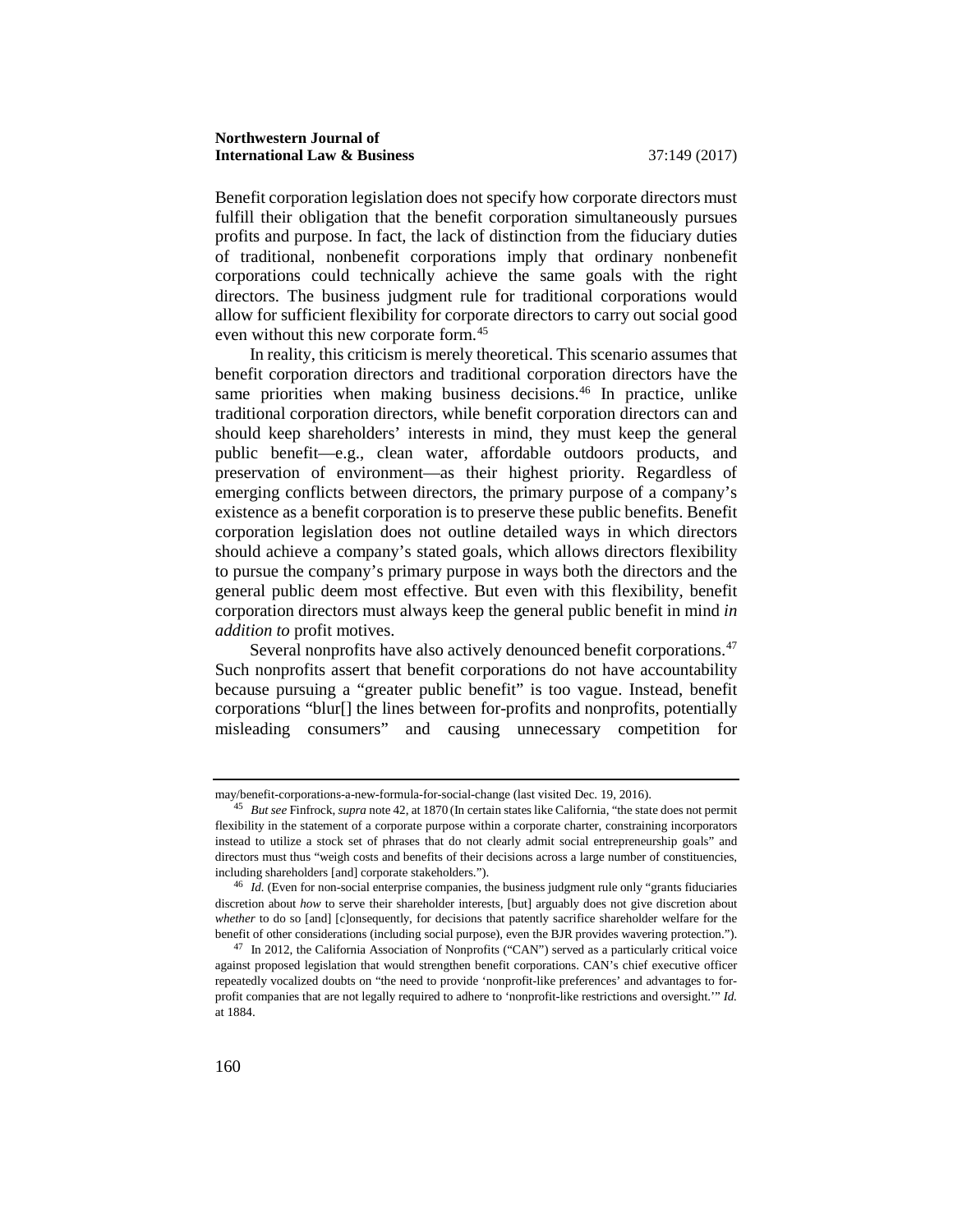*Benefit Corporations and Social Enterprise* 37:149 (2017)

nonprofits.[48](#page-13-0) While consumers may admittedly confuse benefit corporations and nonprofits, it is important to note that this confusion will exist only initially. The continued acceptance of new social enterprise forms will make differences between corporate forms clearer, especially as more successful benefit corporations tout the benefit corporation brand. Regardless, if nonprofits truly exist to better communities and promote social good, why denounce benefit corporations—simply another avenue to expand the cumulative pie of doing good?<sup>[49](#page-13-1)</sup> The Center for Association Leadership acknowledged nonprofit concern about increased competition with benefit corporations for social-good funding, but noted that funding options for both entities "already exist," so this dynamic is actually "nothing new."<sup>[50](#page-13-2)</sup>

Finally, as previously mentioned, the entire purpose of recognizing benefit corporations as a formal corporate form is to allow these entities the ability to specially tailor their goals and profit motives for individualized social enterprise purposes. While state-specific statutes, especially dissenters' rights, third-party standards, and fiduciary-responsibility provisions deserve reevaluation and revision to increase clarity, limiting statutory language to narrow or concretely define what falls under "general public benefit"[51](#page-13-3) would defeat the purpose of flexibility. A successful benefit corporation must be able to tailor its goals to promote social good in innovative and effective ways. Current benefit corporation legislation correctly reflects this need for flexibility, although there is room for improvement.

#### III. UNITED KINGDOM: COMMUNITY INTEREST COMPANIES

#### A. Background

In the United Kingdom, Community Interest Companies (CICs) have become widely accepted and celebrated forms of incorporation. The CIC derived from the idea of creating a "public interest company"[52](#page-13-4) and was

<sup>48</sup> *See* Alcorn, *supra* note 44.

<span id="page-13-1"></span><span id="page-13-0"></span><sup>&</sup>lt;sup>49</sup> The Center remarked, "Call us altruistic, but don't nonprofits want for-profit enterprises to do more good for society and the environment? And, as an association leader, if a benefit entity is helping address the same problem as my association, shouldn't I be happy about that?" *Id.*

<sup>50</sup> *Id.*

<span id="page-13-3"></span><span id="page-13-2"></span><sup>51</sup> *See, e.g.*, N.Y. BUS. CORP. LAW § 1706 (McKinney 2012) ("Every benefit corporation shall have a purpose of creating a general public benefit . . . [and] [t]he purpose to create general public benefit shall be a limitation on the other purpose of the benefit corporation, and shall control over any inconsistent purpose of the benefit corporation.").

<span id="page-13-4"></span><sup>52</sup> *Analysis: The Rise and Rise of Community Interest Companies*, THIRD SECTOR (June 1, 2015), http://www.thirdsector.co.uk/analysis-rise-rise-community-interest-companies/governance/article/ 1348096.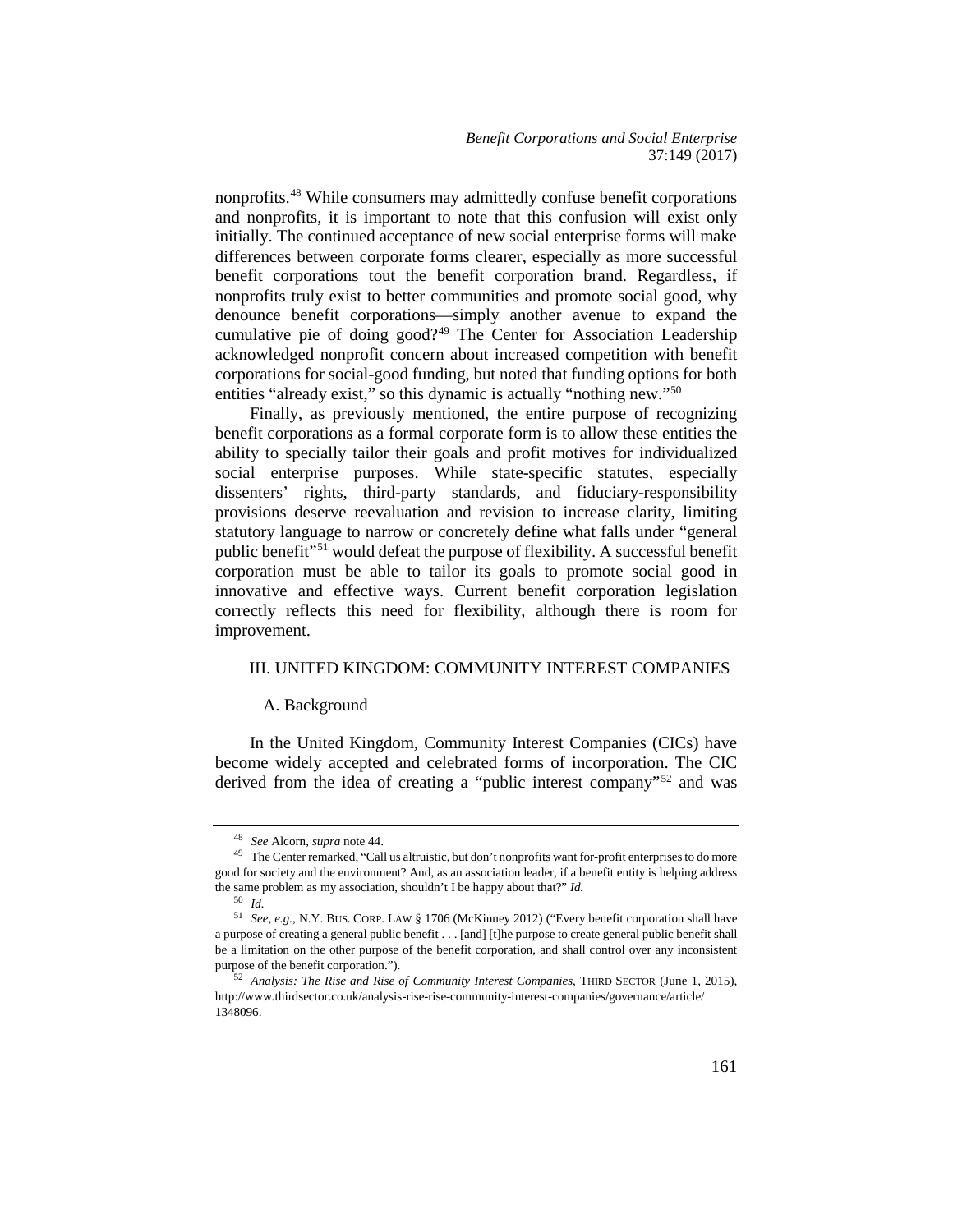officially introduced in 2004 under the Companies Audit Investigations and Community Enterprise Act (Companies Act). The Companies Act governs company law in the United Kingdom. On August 11, 2005, the first CIC incorporated in the United Kingdom.[53](#page-14-0) The 2004 Companies Act became especially effective when "given effect by two subsequent Regulations": the Community Interest Company Regulations of 2005 and the Community Interest Company (Amendment) Regulations of 2009.<sup>[54](#page-14-1)</sup> By March 2012, over 6,000 CICs had formally registered and incorporated in the United Kingdom.[55](#page-14-2)

While the Companies Act did not offer any specific strategies or mechanisms for CIC governance initially,<sup>[56](#page-14-3)</sup> the U.K. government made clear that a CIC must publicly file a "CIC Report" within twenty-one months of incorporation (and subsequently, annually), describing the actions the CIC has taken to benefit the community in line with the company's initially stated community interest purpose.[57](#page-14-4) These reports serve a similar function to the annual benefit reports state legislatures require in the United States.

In order to become a CIC in the United Kingdom, a business entity must develop a "community interest statement" that outlines "what it will do, who it will help and how."[58](#page-14-5) Further, it must create an "asset lock,"[59](#page-14-6) and have its application approved by the "community interest company regulator."[60](#page-14-7) The

<span id="page-14-5"></span>58 OFFICE OF THE REGULATOR OF COMMUNITY INTEREST COMPANIES, FREQUENTLY ASKED QUESTIONS FOR FUNDING ORGANISATIONS 1, 7 (2016), https://www.gov.uk/government/uploads/ system/uploads/attachment\_data/file/524219/13-782-community-interest-companies-frequently-asked-

<span id="page-14-6"></span> $59$  An asset lock is "a commitment by CICs and those who set them up to lock profits and assets into the company irrevocably," through the implementation of the following two measures: "(a) prohibit or impose limits on the distribution of assets by community interest companies to their members, and (b) impose limits on the payment of interests on debentures issued by, or debts of, community interest companies." Cross *supra* note 56, at 310–11; *see also* Terrance S. Carter & Theresa L.M. Man, *Canadian Registered Charities: Business Activities and Social Enterprise—Thinking Outside the Box*, 2008 NAT'L CTR ON PHILANTHROPY & L. ANN. CONF., 1, 6 (Oct. 24, 2008), http://www.carters.ca/pub/article/ charity/2008/tsc1024.pdf. 60 *Setting Up A Social Enterprise*, GOV.UK, https://www.gov.uk/set-up-a-social-enterprise (last

<span id="page-14-7"></span>

<sup>53</sup> REGULATOR OF COMMUNITY INTEREST COMPANIES, *supra* note 4, at 38.

<sup>54</sup> HOUSE OF COMMONS LIBRARY, *supra* note 6, at 5.

<span id="page-14-2"></span><span id="page-14-1"></span><span id="page-14-0"></span><sup>55</sup> REGULATOR OF COMMUNITY INTEREST COMPANIES, *supra* note 4, at 38–39 (Geographically, "[a]lmost 93% of all CICs are registered in England whilst fewer than 600 are registered in total in Scotland, Wales and Northern Ireland.").

<span id="page-14-3"></span><sup>56</sup> *See* Stuart R. Cross, *The Community Interest Company: More Confusion in the Quest For Limited Liability?*, 55 N. IR. LEGAL Q. 302, 312 (2004).

<span id="page-14-4"></span><sup>57</sup> *See* REGULATOR OF COMMUNITY INTEREST COMPANIES, ANNUAL REPORT 2014/2015 1, 18 (2015), https://www.gov.uk/government/uploads/system/uploads/attachment\_data/file/445334/cic-15-15 -annual-report-14-15.pdf; *see also* OFFICE OF THE REGULATOR OF COMMUNITY INTEREST COMPANIES, INFORMATION AND GUIDANCE NOTES CHAPTER 9: CORPORATE GOVERNANCE 5 (2013), https://www.gov.uk/government/uploads/system/uploads/attachment\_data/file/211749/13-712 community-interest-companies-guidance-chapter-9-corporate-governance.pdf.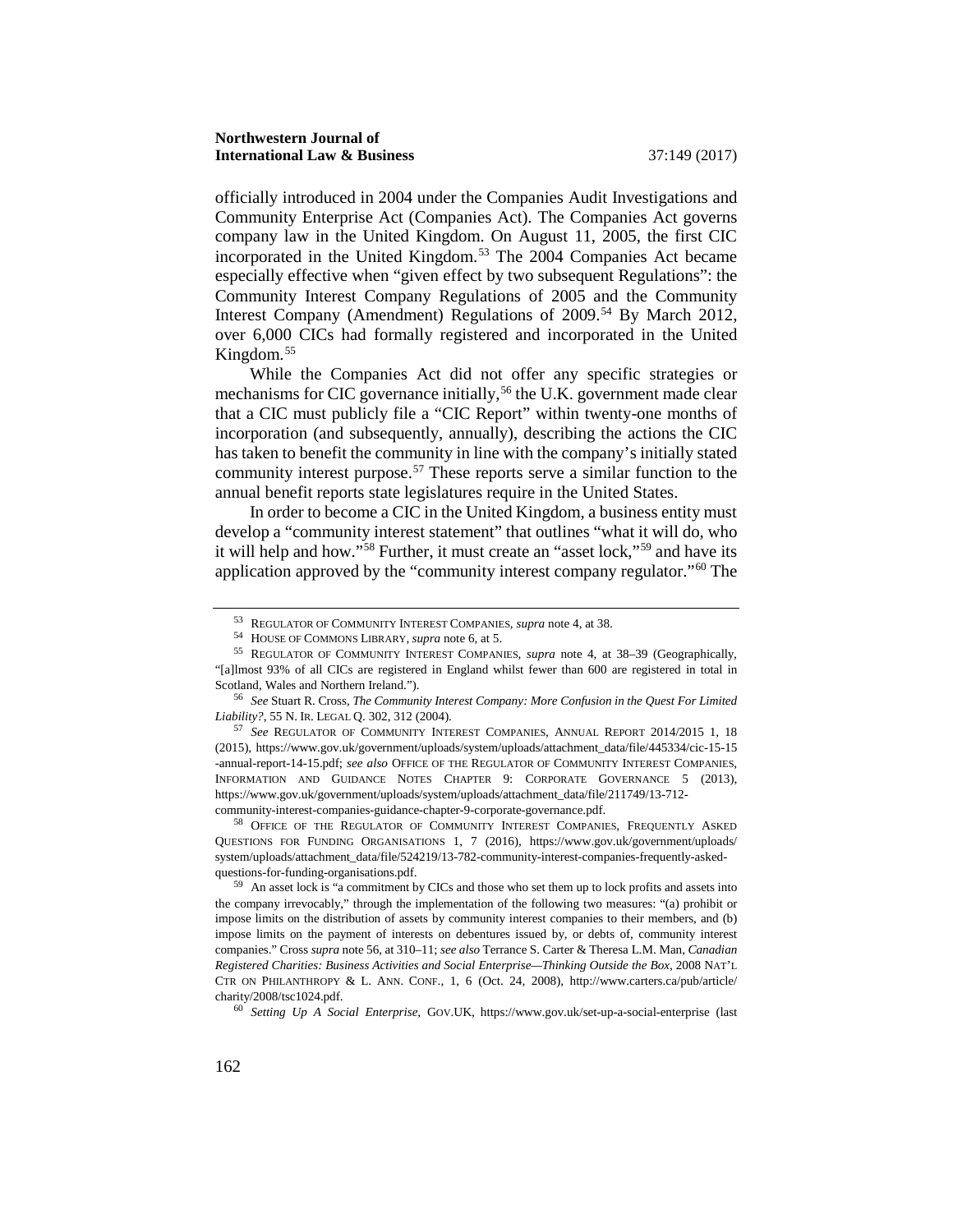company's community interest statement must pass a "community interest test" that "confirm[s] that it will pursue purposes beneficial to the community" instead of merely serving "an unduly restricted group of beneficiaries."[61](#page-15-0) A CIC must "deliver an annual community interest company report about its activities for the public record . . . [which] includes details of assets transferred for less than market value; dividends paid; stakeholder involvement; and directors' remuneration."[62](#page-15-1)

The Office of the Regulator of Community Interest Companies randomly selects annual reports filed by CICs for examination. The CIC Regulator's powers derive from the Companies Act, and the Regulator's Office works with the Companies Investigation Unit of the Insolvency Services to determine whether a deeper investigation is necessary.<sup>[63](#page-15-2)</sup>

B. The CIC Focus on Local Communities—Bad for Branding, Good for Accountability

#### *1. CIC Focus on Local Communities is Bad for Branding*

While U.S. benefit corporations benefit from social enterprise branding, CICs in the United Kingdom are not motivated by these same advantages. For example, of the 61 companies that have applied to B Lab to become B Corps in the United Kingdom so far, "[m]ost are small and medium-sized businesses,"[64](#page-15-3) not large, global companies hoping to sell products in foreign markets.

Even larger B Corps in the United Kingdom function more like nonprofit organizations rather than like for-profit businesses. For instance, one larger B Corp in the United Kingdom is Ingeus, "an employment company that runs the government's back to work scheme."[65](#page-15-4) With a B Impact Assessment score of 137/200, Ingeus proudly describes itself on its website as a "founding member of the B Corp Community in the U.K."<sup>66</sup> and

<span id="page-15-0"></span>visited Dec. 19, 2016). 61 Further, the community interest test is "whether a reasonable person could consider the CIC's activities to benefit the community." HOUSE OF COMMONS LIBRARY, *supra* note 6, at 5.

<span id="page-15-2"></span><span id="page-15-1"></span><sup>&</sup>lt;sup>63</sup> See FOI Release: Information released under the Freedom of Information Act, GOV.UK, 1, 2 (July 28, 2014), https://www.gov.uk/government/uploads/system/uploads/attachment\_data/file/360497/ Information\_release\_10\_-\_Complaints\_about\_CICs.pdf; *see also* HOUSE OF COMMONS LIBRARY *supra*

<span id="page-15-5"></span><span id="page-15-4"></span><span id="page-15-3"></span>note 6, at 10. 64 Oscar Williams-Grut, *The Ethical Business 'B Corp' Movement Just Landed in the U.K.*, BUS. INSIDER (Sep. 27, 2015, 1:54 pm), http://www.businessinsider.com/b-corporation-uk-2015-9?r= UK&IR=T. 65 *Id.*

<sup>66</sup> *About Us*, INGEUS, http://www.ingeus.co.uk/about/about-us,70 (last visited Dec. 19, 2016).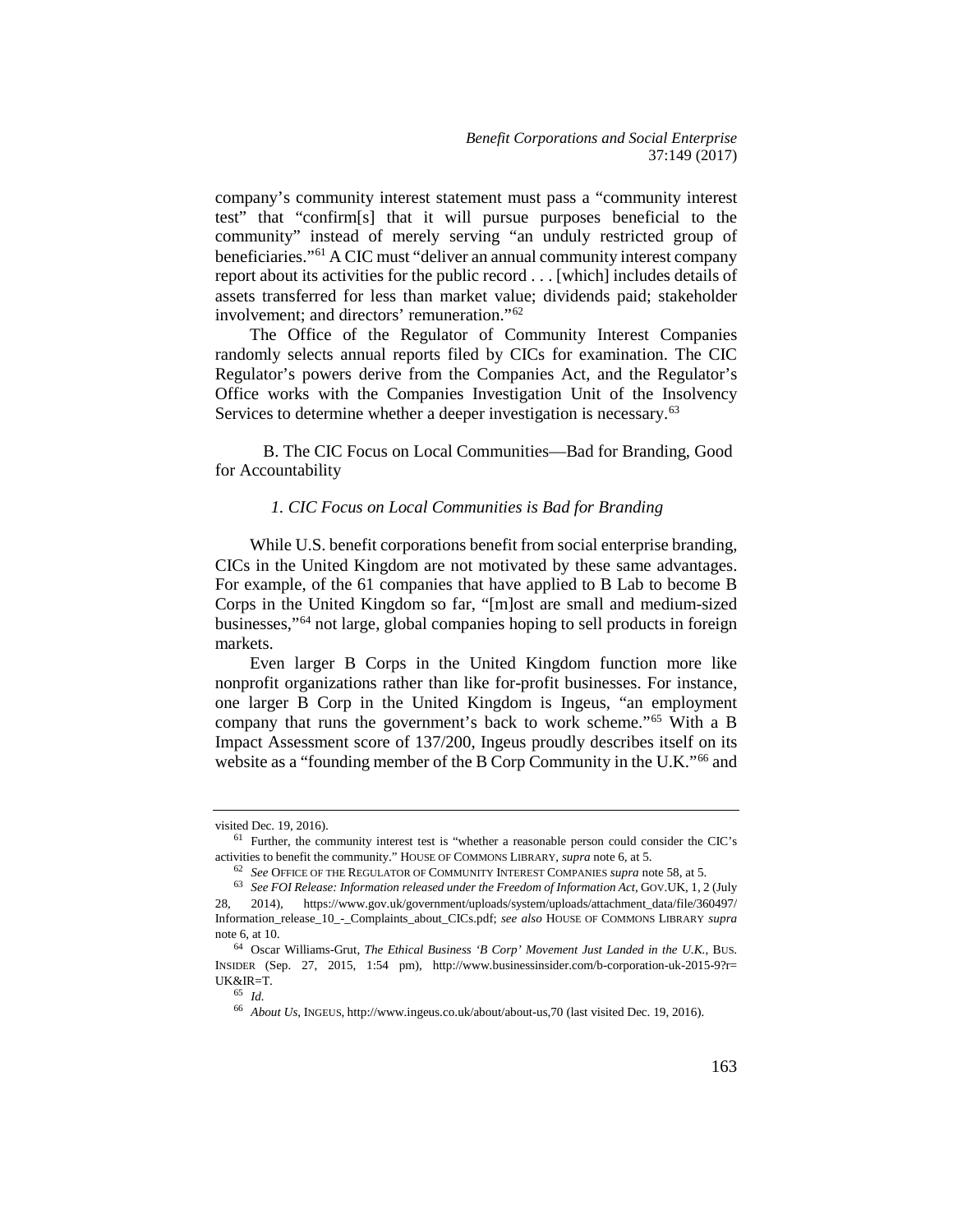as a "leading provider of people-centered services."[67](#page-16-0) Thus, while falling under the same "B Corp" label as U.S. benefit corporations, B Corps in the United Kingdom focus on serving local communities within the country and not on global marketing or B Corp branding.

In other words, while U.S. benefit corporations focus on more global benefits, CICs (even large ones like Ingeus) place most of their emphasis on local, community benefits. Thus, even B Lab's recognition of a particular company as a "B Corp" does not imply that a U.K. B Corp functions similarly to a U.S. benefit corporation. While continuing to target local communities, CICs could gain from prioritizing branding as U.S. benefit corporations do to achieve increased awareness and wider profit margins.

Nonetheless, in some ways, traditional CICs are more comparable to benefit corporations than nonprofits. CICs can opt to become Certified B Corps, though not all U.K. B Corps are exclusively CICs.<sup>[68](#page-16-1)</sup> Like benefit corporations, CICs prioritize public benefit, and registration as a CIC presents no tax advantages (as opposed to registration as a nonprofit or charity). CIC registration also requires annual CIC reports. The U.K. government compiles a list of "Community Interest Companies: Case Studies" that "give a flavour of the good work Community Interest Companies (CICs) are doing around the UK."[69](#page-16-2) Well-recognized CICs range from theaters to small stores to programs and projects.

Most CICs are organizations or programs that are very focused on being community-driven and local, whether *by* the community or *for* the community. Bristol Together, for example, is a community-driven CIC that exists specifically to "create[] jobs for ex-offenders and long-term unemployed people."[70](#page-16-3) Paul Harrod, Bristol Together's Founder, emphasized that the CIC is "not about job preparation," but about "actually creat[ing] jobs,"[71](#page-16-4) setting the organization apart from nonprofits or charities

<sup>67</sup> *Id*.

<span id="page-16-1"></span><span id="page-16-0"></span><sup>68</sup> *See Protect Your Mission*, BCORPORATION.UK, http://bcorporation.uk/become-a-b-corp/whybecome-a-b-corp/protect-your-mission-uk (last visited Dec. 19, 2016):

Any UK business is likely to be eligible for B Corp certification as long as the business can demonstrate; It generates the majority of its revenue from trading, It competes in a competitive marketplace, It is NOT a charity, It is NOT a public body or otherwise majority owned by the state;

*see also B Corps FAQ*, SOCIAL ENTERPRISE UK, http://www.socialenterprise.org.uk/news/corps-faq (last visited Dec. 19, 2016). 69 Office of the Regulator of Community Interest Companies, *Community Interest Companies: Case* 

<span id="page-16-2"></span>*Studies,* GOV.UK, https://www.gov.uk/government/collections/community-interest-companies-casestudies (last visited Dec. 19, 2016). 70 Office of the Regulator of Community Interest Companies, *Case Study: Bristol Together,*

<span id="page-16-4"></span><span id="page-16-3"></span>GOV.UK, https://www.gov.uk/government/case-studies/bristol-together (last visited Dec. 19, 2016).  $71$  *Id.*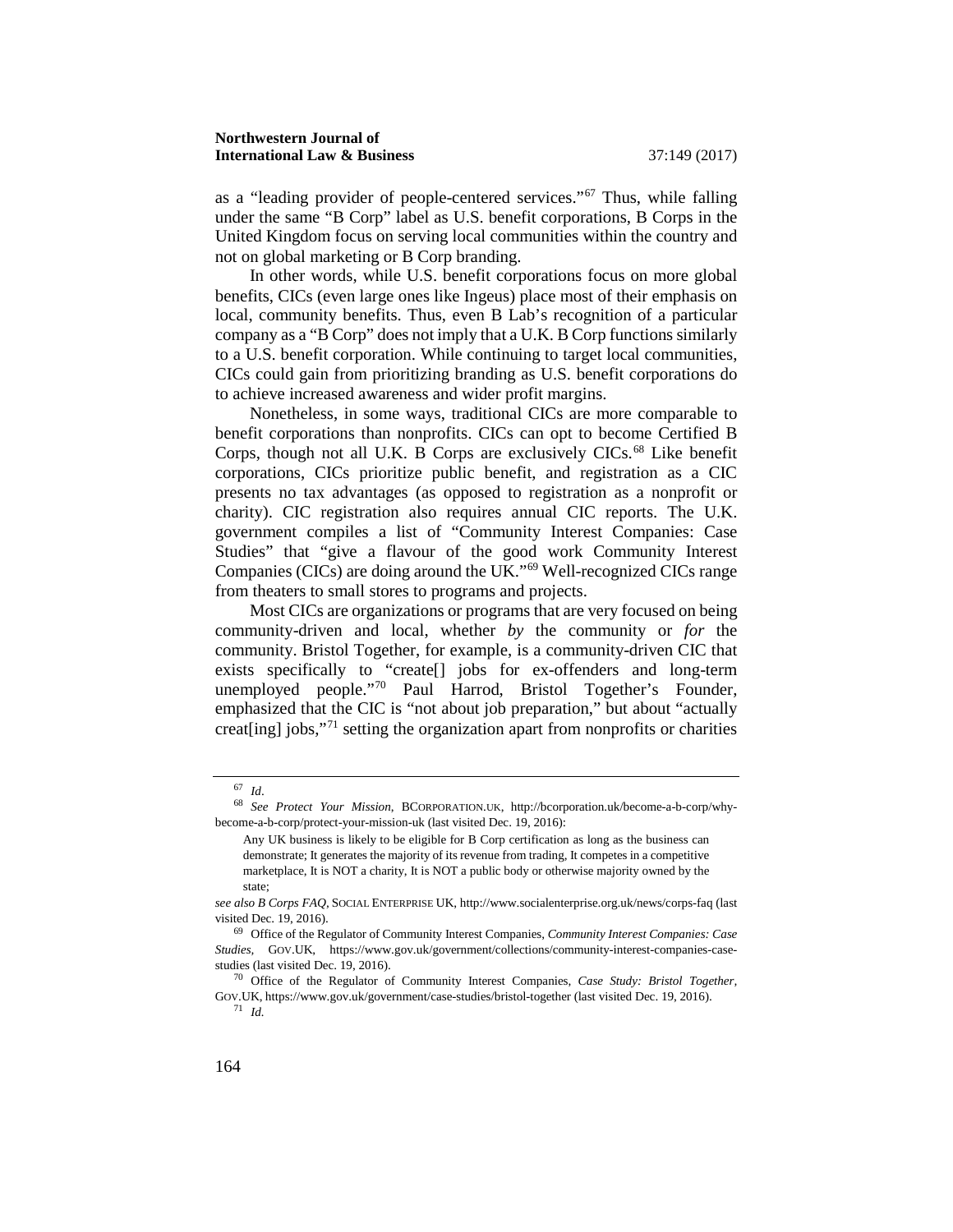that focus on the former.

Other CICs emerged through efforts *by* the community itself. For instance, Blues and Beer is an annual festival where hundreds gather to "enjoy live blues music and artisan beer."<sup>[72](#page-17-0)</sup> John Curry, the Chairman of Blues and Beer, described the decision to become a CIC as one made by the "loosely knit group of people" who had initially run the festival each year when the group realized that "having a more formal structure" would generate increased financial security.[73](#page-17-1) After becoming a CIC and effectively realizing the financial benefits of a more formal organization, Curry stated that the annual festival became "more than just a blues festival  $\ldots$  [it] became] a real opportunity to celebrate the local community."<sup>[74](#page-17-2)</sup> Consequently, in the United Kingdom, CICs largely exist as entities that strengthen and celebrate local communities rather than as corporate structures that seek wider global branding or reputational advantages.

While U.S. benefit corporations aim to sell products under a "benefit corporation" label, U.K. community interest corporations aim to provide services by and for communities. The U.K. government's website characterizes the "'CIC' brand" as one that "describ[es] a company working for the benefit of the community."[75](#page-17-3) In contrast, the U.S. website "benefitcorp.net" provides a more in-depth explanation of the importance of the "benefit corporation" brand, describing advantages in concrete subsections that include, "Positive Brand Association" and "Brand Trust."[76](#page-17-4) As such, U.S. proponents of benefit corporations clearly recognize the branding component as a crucial motivating factor for any business considering incorporating as a benefit corporation. Currently, this emphasis on branding is almost entirely absent from the descriptions of CICs in the United Kingdom, and one that CICs can and should utilize to obtain broader recognition and impact.

<span id="page-17-4"></span><span id="page-17-3"></span><span id="page-17-2"></span><span id="page-17-1"></span><span id="page-17-0"></span><sup>72</sup> Office of the Regulator of Community Interest Companies, *Case Study: Blues and Beers,* GOV.UK, https://www.gov.uk/government/case-studies/blues-and-beers (last visited Dec. 19, 2016).

<sup>73</sup> *Id.* <sup>74</sup> *Id.*

<sup>75</sup> *See* OFFICE OF THE REGULATOR OF COMMUNITY INTEREST COMPANIES, *supra* note 58, at 5.

<sup>76</sup> Describing "Positive Brand Association," the website explains:

Becoming a benefit corporation confirms brand association with positive social and environmental impact in the mind of consumers and in the industry more broadly. An increasing number of consumers, over 70 million today, purchase goods based on the morals or the mission of a business and, increasingly, a company's mission is a major factor influencing brand loyalty.

B Lab, *Benefit Corporations: Frequently Asked Questions for Investors*, BENEFIT CORP., http://benefitcorp.net/sites/default/files/FAQs%20Investors%206\_9.pdf (last visited Dec. 19, 2016). Describing "Brand Trust," the website explains, "[b]enefit corporations provide an innovative model to hold a company accountable to its mission and, by committing to this higher purpose, create customer trust." *Id.*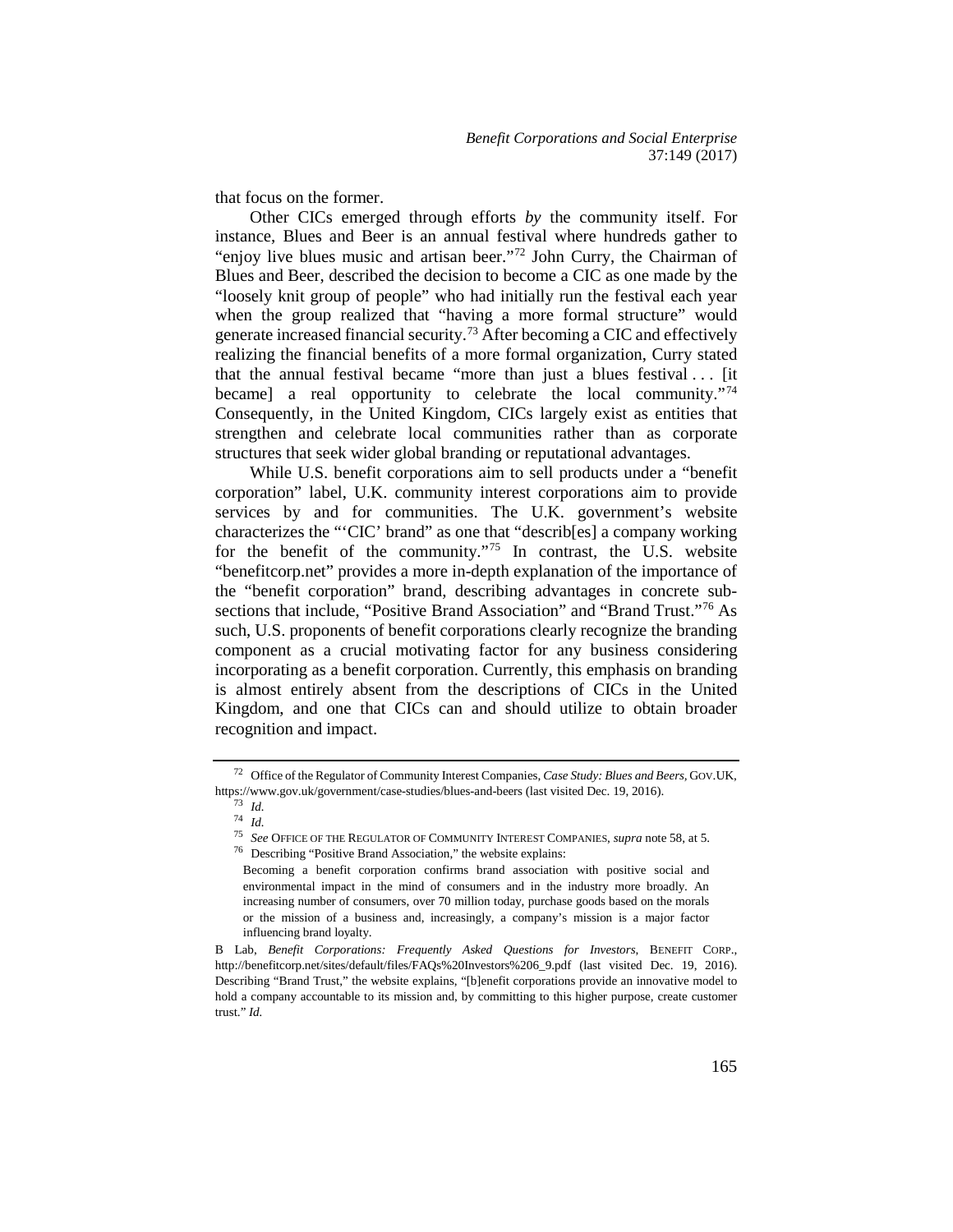#### *2. CIC Focus on Local Communities is Good from an Accountability Standpoint*

More starkly, CIC legislation provides clearer specifications about how to monitor CICs than U.S. benefit corporation legislation provides about how to monitor benefit corporations. For instance, in its annual community interest report, a CIC must include "how the company's activities have benefited the community; what steps were taken to consult stakeholders and what was the outcome; what payments were made to directors; what assets transferred other than for full consideration; what dividends were paid; and what performance-related interest was paid on loans or debentures."<sup>[77](#page-18-0)</sup> Further, CIC legislation specifies procedures for individuals concerned about a particular CIC to report their concerns to the CIC Regulator.[78](#page-18-1)

In contrast, benefit corporation legislation requires annual benefit reports without explanation of what these benefit reports or third-party standards must include to be acceptable. Most benefit corporation legislation leaves out any procedural guidelines for individuals who want to express concerns about existing benefit corporations. Even if broad "dissenter's rights" provisions exist, they are hardly utilized. Instead, state legislatures disproportionately rely on third-party entities to handle regulatory and remedial measures, including dealing with stakeholder complaints. Thus, the U.S. government must take a leaf from the United Kingdom's book and establish more effective oversight procedures to preserve benefit corporations' long-term legitimacy.

#### C. Criticisms

While criticisms of CICs do not include lack of legislative oversight mechanisms or weakness of CIC accountability, CICs share one specific criticism with benefit corporations: CICs and more common not-for-profit forms like charities are too similar. This argument implies that a current CIC

<span id="page-18-1"></span><span id="page-18-0"></span><sup>77</sup> *See* Murray, *supra* note 6, at 11. 78 *Id*. at 13 ("If a funder has concerns about a community interest company (CIC) that it is funding, those concerns should be raised with the Regulator of CIC" and the Regulator possesses "supervisory powers . . . to intervene in the affairs of a community interest company (CIC) (for example by appointing or removing directors)"); *see also*, REGULATOR OF COMMUNITY INTEREST COMPANIES, *supra* note 4 ("As a light touch regulator we use our powers of supervision sparingly, but they are significant and if we need to take action against a CIC we will use them."); *id.* (outlining the "five key areas" the CIC Regulator will consider when deciding whether to take supervisory action against a CIC, which are, "evidence of misconduct or mismanagement," "a need to protect the assets," "the CIC is not satisfying the community interest test," "the CIC is not pursuing any activities in pursuit of its community interest objects," and "the CIC is engaging in political activities and/or political campaigning" as well as common scenarios in which the Regulator would not take action).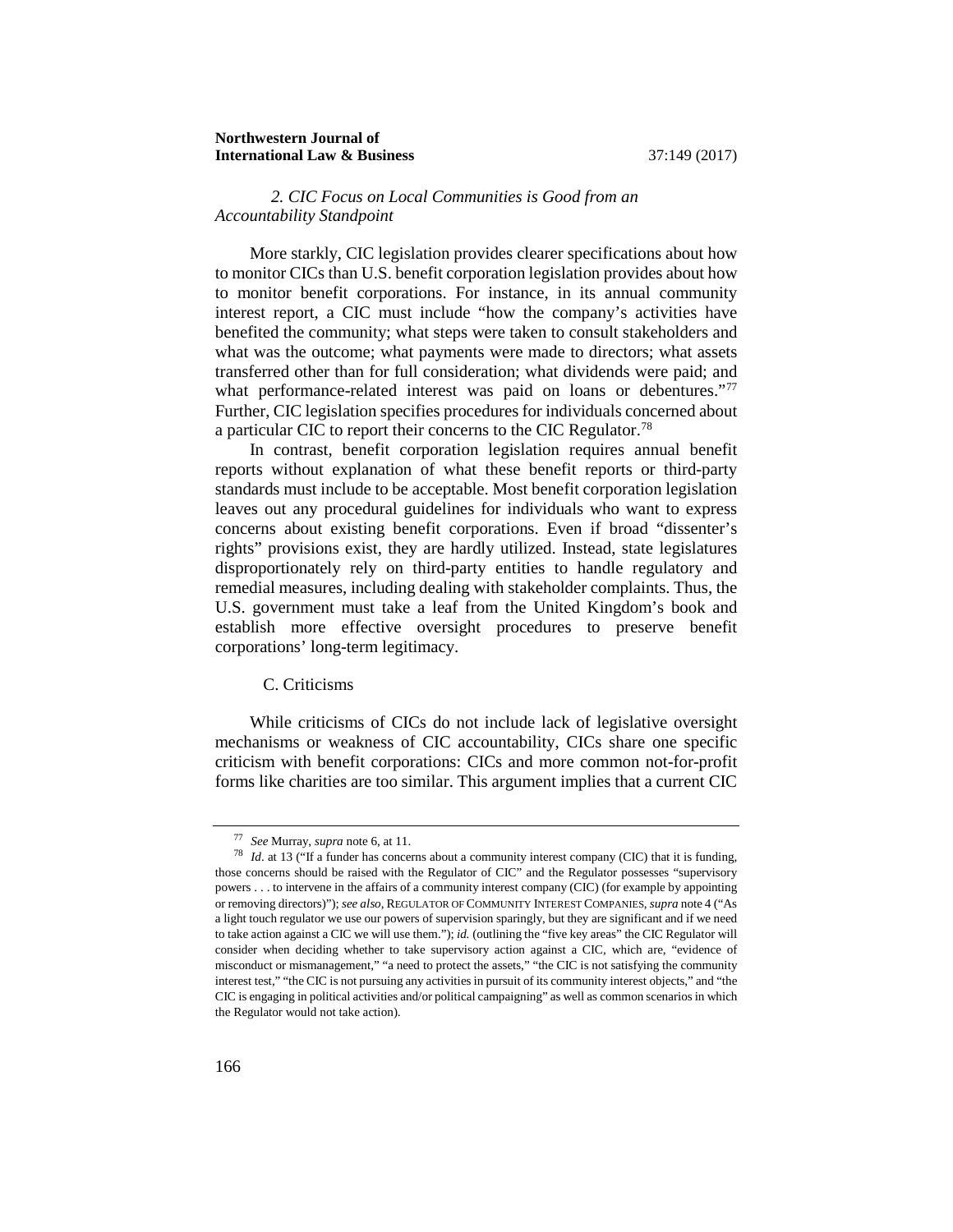could operate as a nonprofit or charity without much difficulty.[79](#page-19-0) Just as benefit corporation critics argue that traditional U.S. corporations are adequately flexible to pursue social benefit purposes without the benefit corporation label, CIC-opponents view CICs as entities for "weasely people who want[] to hide behind a veneer of social benefit without the same level of accountability."[80](#page-19-1) These critics point to charities as an adequate means for social impact. In fact, charities function better because CICs too easily offer "the simplicity of company structure without the extra level of governance" and "a less intense regulatory regime," since annual community interest reports are "the sole requirement."[81](#page-19-2) Like benefit corporation legislation that requires only annual benefit reports under unspecified third-party standards, the Office of the Regulator is admittedly "light-touch and rarely goes public when following up [with] complaints."<sup>[82](#page-19-3)</sup>

However, the Office of the CIC Regulator is a *self-proclaimed* "light touch" regulator—the entity responsible for overseeing CICs purposely embraces flexibility. The fact that the Regulator acknowledges and intends to play only a light touch role further indicates that CICs in the United Kingdom exist to operate in partnership with local communities. Because a CIC serves and is comprised of a truly local community, the CIC's constituents can be more involved in, and perhaps be even more effective than, the CIC Regulator. The communities that CICs serve firsthand witness and experience the impact CICs make and are consequently able to provide direct and pointed accountability.<sup>[83](#page-19-4)</sup> Further, though the CIC Regulator vows to use its "powers of supervision sparingly,"[84](#page-19-5) being "light touch" still means that the Regulator will follow an intricate Complaints Procedure Protocol to determine whether or not it will take action on complaints received, <sup>[85](#page-19-6)</sup> and not that it will turn a blind eye.

Furthermore, while the difference between CICs and charities can be confusing, the two organizations serve two distinctly different purposes and any similarities are likely intentional. While charities enjoy tax benefits that CICs do not, according to Phil Horrell, the office manager at the CIC Regulator, being a CIC "theoretically offers greater potential for rapid expansion and diversification, not only because of the looser financial

<span id="page-19-4"></span><span id="page-19-3"></span><span id="page-19-2"></span><span id="page-19-1"></span><span id="page-19-0"></span><sup>79</sup> *See* Malcolm Lynch, *For and Against the Community Interest Company*, 28 INV. MATTERS 1, 1– 4 (2004).

<sup>80</sup> *See Analysis: The Rise and Rise of Community Interest Companies, supra* note 52.

<sup>&</sup>lt;sup>81</sup> *See id.* **In contrast, the Charity Commission receives widespread publicity and statutory inquiries. See id. <b>Properties** 

<sup>&</sup>lt;sup>83</sup> *See, e.g.*, Office of the Regulator of Community Interest Companies, *supra* note 72.<br><sup>84</sup> REGULATOR OF COMMUNITY INTEREST COMPANIES, *supra* note 4, at 28.

<span id="page-19-6"></span><span id="page-19-5"></span>

<sup>85</sup> *See id*. at 30 ("Complaints Procedure trading").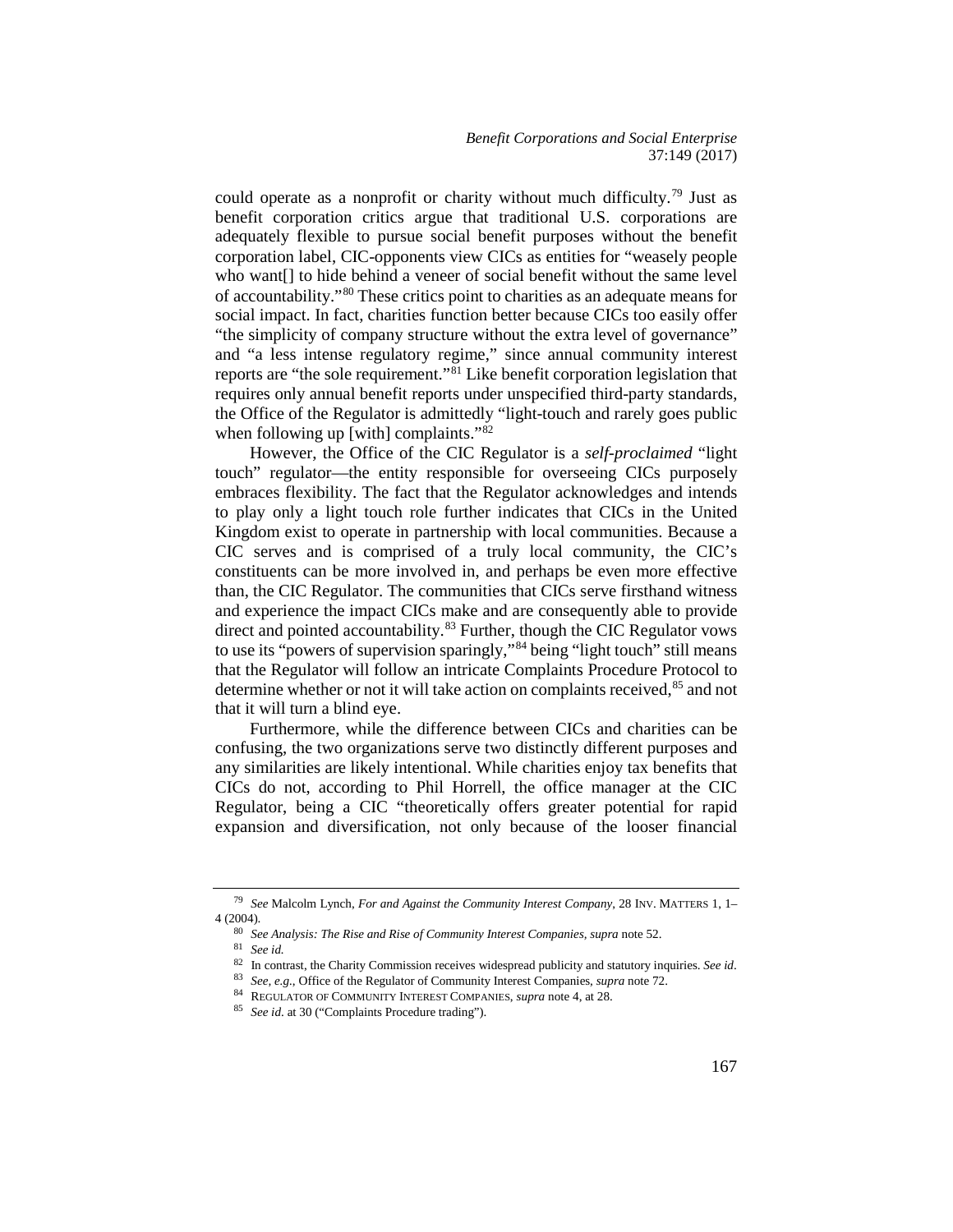regulation but also because of the greater opportunities for raising capital."[86](#page-20-0) However, Horrell himself admitted that in order to fully realize such financial benefits, the CIC must operate under "good business plans."[87](#page-20-1) Horrell emphasized that a company should decide to become a CIC over a charity mainly to "be branded as a social business" that the public will view "like [a] charit[y]" while still operating under the "dynamism" of for-profit businesses.[88](#page-20-2) Further, Horrell emphasized that the CIC Regulator was not trying to attract organizations who wanted to register as charities and encouraged all applicants to note that "[a] charity can convert into a CIC and vice-versa."[89](#page-20-3) Thus, the U.K. government and CIC Regulator have recognized the ambiguity between CICs and charities, but have emphasized that a company should become a CIC for distinctive branding purposes.

However, in practice, even the most successful CICs in the United Kingdom do not sign on for the advantages of social enterprise branding. More meaningfully, CICs and charities are two separate entities because they cover two distinct degrees of benefit: benefit to the community and general public benefit.[90](#page-20-4) CICs aim to realize the capital advantages the CIC form provides—both for the organization itself and for the community at large. Meanwhile, continued ambiguity ensues and the social enterprise branding motive becomes increasingly lost in the CIC/charity distinction. In order to clarify the distinction and to equip CICs to fully realize maximum profits, the CIC Regulator should place greater emphasis on establishing and advertising the CIC brand.

### IV. RECOMMENDATIONS: DOES SOCIAL ENTERPRISE ACTUALLY WORK?

In order for social enterprise to actually work on a global scale, U.S. benefit corporations and U.K. CICs must recognize and adopt the positive attributes of the other system. Benefit corporations should adopt similar light

<span id="page-20-0"></span><sup>86</sup> Paul Jump, *How to: Decide Between Charitable and CIC Status*, THIRD SECTOR (Feb. 20, 2007), http://www.thirdsector.co.uk/to-decide-charitable-cic-status/governance/article/634004 (opportunities to raise capital include CICs' ability to use assets within asset-locks as "collateral for loans," the ability to issue shares though dividends payable to shareholders, "subject to a cap"). *But see* Matthew F. Doeringer, *Fostering Social Enterprise: A Historical and International Analysis*, 20 DUKE J. COMP. & INT'L L. 291, 303 (2010) (operating a business as a social enterprise instead of as a for-profit entity overcomes the "difficulty of raising capital" for for-profit entities because it "involves making choices that can lower the potential to generate economic profits").

<sup>87</sup> *See* Jump, *supra* note 86.

<sup>88</sup> *Id*.

<sup>89</sup> *Id*.

<span id="page-20-4"></span><span id="page-20-3"></span><span id="page-20-2"></span><span id="page-20-1"></span><sup>90</sup> *See* HOUSE OF COMMONS LIBRARY, *supra* note 6 (Whereas the community interest test to become a CIC is whether the CIC's activities would "benefit the community," charities must pass a different test— "the charitable test of public benefit.").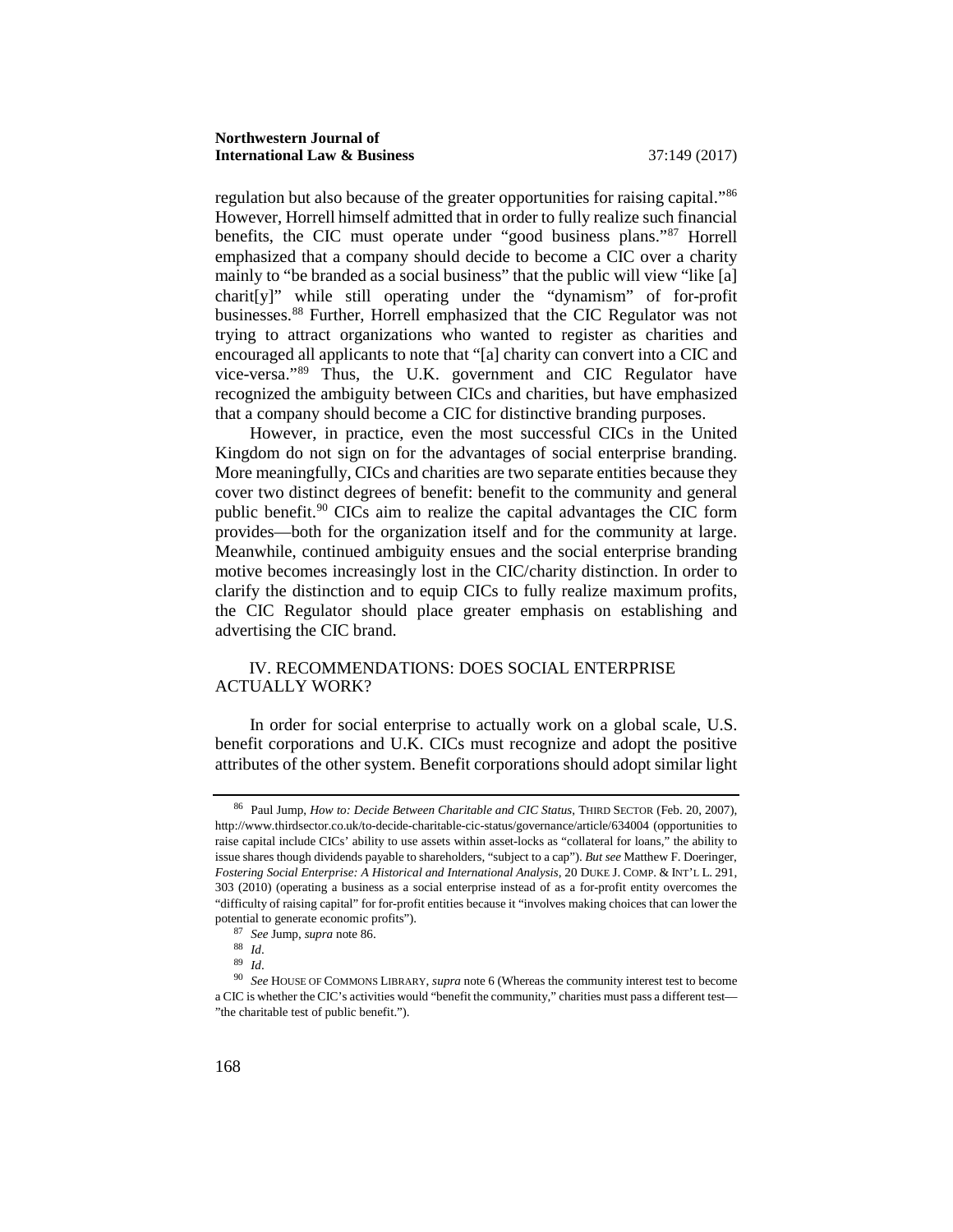touch regulations and oversight procedures employed by CICs, and conversely CICs should capitalize on the branding advantages of social enterprise. By gaining from each other's strengths, CICs and benefit corporations can prove that social enterprise actually works.

A. Recommendation 1: U.S. Benefit Corporations Should Adopt Similar Accountability Mechanisms to CICs

As mentioned above, Etsy and Patagonia have fully capitalized on the benefit corporation or B Corp brand to maximize their global footprints. As a result, both companies are globally renowned as socially conscious businesses to both consumers and employees alike. As mentioned in Part I, one of the main flaws of U.S. benefit corporations is lack of oversight mechanisms. Giving third parties complete discretion to provide oversight may have worked up to this point because benefit corporations are a fairly new corporate entity. However, as benefit corporations become more widely accepted in the United States, allowing third parties unchecked regulatory power can become problematic. The United States should consider using the CIC framework as a roadmap for increased accountability.

If the U.S. government established an entity like the U.K. Office of the Regulator of Community Interest Companies ("CIC Regulator") that is solely responsible for examining benefit corporations according to formal and randomized audit procedures, the public's faith in both benefit corporations and third-party standards would increase substantially. Should the United States establish a clear monitoring<sup>[91](#page-21-0)</sup> system, it would absolve criticisms questioning benefit corporation legitimacy. A CIC Regulator-like entity would also increase transparency and provide consumers with specific complaint processing procedures that outline how complaints will be processed, who will process them, and how corporations should respond. The CIC Regulator-equivalent should establish and facilitate such complaint processing to ensure consistency and accountability in enforcement.

#### B. Recommendation 2: CICs Should Make Branding a Priority

Conversely, CICs can and should devote attention to social enterprise branding advantages. While a large proportion of CICs currently focus on pursuing local benefits, the Office of the CIC Regulator should educate and encourage CICs to expand into global markets using the CIC brand. While most CICs have seen widespread success locally, several have also been

<span id="page-21-0"></span><sup>91</sup> *See* Lynch, *supra* note 79.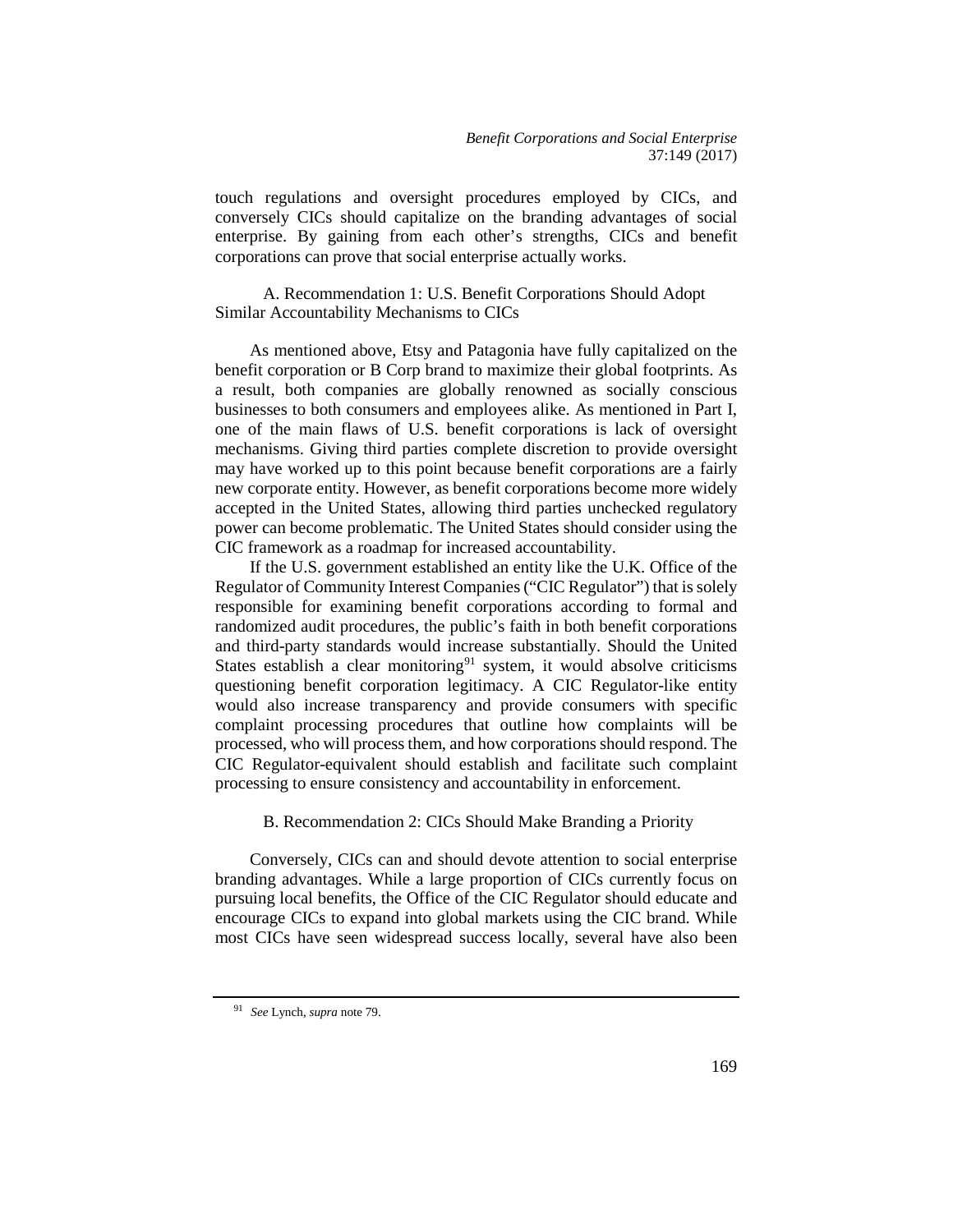effective in broader public sector spin-outs.<sup>[92](#page-22-0)</sup> The CIC Regulator can showcase such global CIC successes to motivate local CICs to consider expanding globally. By increasing awareness of practical business opportunities, including partnerships with other CICs (and with U.S. benefit corporations) and entrance into profitable foreign markets, the CIC Regulator can facilitate increased economic and social advantages for individual CICs and their community interest goals.

#### V. CONCLUSION

The increased attention towards social enterprise models in the United States and the United Kingdom suggests that both CICs and benefit corporations are here to stay. $93$  The millennial generation increasingly and unwaveringly values social enterprise business forms as alternatives to traditional for-profit business models.<sup>[94](#page-22-2)</sup> As such, a thorough understanding of these models<sup>[95](#page-22-3)</sup> is particularly important. Not only are social enterprise companies generating profits, but they are also gradually achieving the social purposes and goals they had set out to accomplish in their corporate charters.[96](#page-22-4)

Examples of successful U.S. benefit corporations and U.K. CICs have shown that social enterprise can successfully draw from both the public and private sectors to engage in lasting profits that will go towards worthy causes as well as to the organizations themselves.<sup>[97](#page-22-5)</sup> B Lab claims that there are over

<sup>92</sup> *See Analysis: The Rise and Rise of Community Interest Companies, supra* note 52.

<span id="page-22-1"></span><span id="page-22-0"></span><sup>93</sup> *See* REGULATOR OF COMMUNITY INTEREST COMPANIES, *supra* note 4, at 34 ("Interest in CICs is continuing at pace and this is reflected in the hits that our website receives, which is an average of 11,000 per month from countries as diverse as the USA to Denmark and Moldova."); *see also id.* at 43 (Key statistics regarding CICs in the United Kingdom include the data that, in 2012–2013, there were 7,670 CICs on the public register (An increase of 20% from the year before), 2,055 filed applications to become CICs, and 39 CICs had converted to charities.); Surowiecki, *supra* note 1 (As of 2014 there were "more than a thousand B corps in the U.S. . . . and in the past four years twenty-seven states ha[d] passed laws allowing companies to incorporate" as benefit corporations.). 94 *See* Westaway, *supra* note 36 (Westaway cites to the 2013 and 2014 Deloitte Millennials Reports

<span id="page-22-2"></span>that "showed that young people believe that the number one purpose of business is to benefit society" and that "fifty percent [of young people] want to work for a business with ethical practices.").

<span id="page-22-3"></span><sup>&</sup>lt;sup>95</sup> For an examination of similar social enterprise entities in additional countries to the United States and United Kingdom, including Canada, France, Germany, Italy, Japan, and Russia, *see id*. at 12.

<span id="page-22-4"></span><sup>96</sup> *See* B Lab, *Benchmark Performance*, B CORPORATION, https://www.bcorporation.net/become-ab-corp/why-become-a-b-corp/benchmark-performance (last visited Dec. 19, 2016) (chart compiles an assessment of the distribution of overall B Impact Scores, showing that B Corps score higher than other sustainable businesses who do identify as B Corps or benefit corporations); *see also* B Lab, *B Corp Benchmarks,* B CORPORATION, http://www.bcorporation.net/b-corp-benchmarks (last visited Dec. 19, 2016) (explains the types of benchmark B Lab uses to assess individual businesses); *see also* REGULATOR OF COMMUNITY INTEREST COMPANIES, *supra* note 4.

<span id="page-22-5"></span><sup>97</sup> John Converse Townsend, *What the Private Sector Can Do For Your Social Enterprise*, FORBES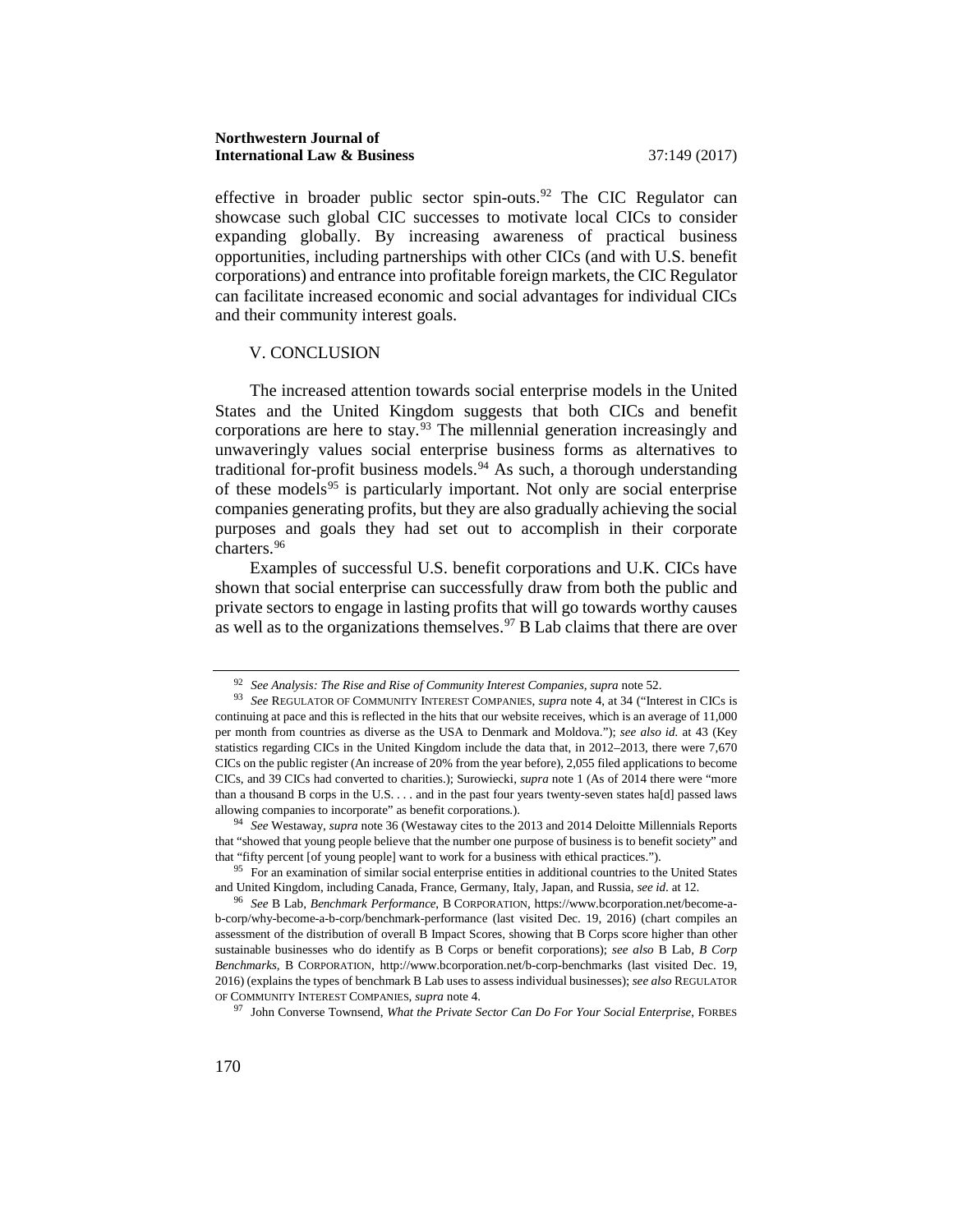950 companies in over 30 countries and 60 industries that have become B Lab certified as of 2014.<sup>[98](#page-23-0)</sup> Further, B Lab asserts that, compared to "other sustainable businesses," B Corps are 68% more likely to donate at least 10% of profits to charity, 47% more likely to use on-site renewable energy, and 18% more likely to use suppliers from low-income communities.<sup>[99](#page-23-1)</sup> As of 2014, 10,000 CICs have been established in the United Kingdom, with the number quickly approaching 11,000.<sup>[100](#page-23-2)</sup> As shown by the cases of Bristol Together and Blues and Beer, CICs have been an effective source of community organizing and profit-maximization.

Incorporating as a benefit corporation in the United States offers a business strong branding and advertising advantages under the social enterprise brand, and at least in theory, gives shareholders the right to enforce the company's stated social purposes and goals.[101](#page-23-3) Similarly, incorporating as a CIC in the United Kingdom offers a company or group of individuals the opportunity to utilize a formalized business structure to serve communal goals and meet greater financial motives.[102](#page-23-4)

Interestingly, while benefit corporations and CICs serve extremely different purposes in practice, critics of both entities share the same concern: current oversight mechanisms are too vague to provide sufficient accountability. Today, U.K. laws and regulations are far more detailed in outlining processes and procedures to monitor and keep CICs accountable, though the mechanisms are self-proclaimed "light touch" in nature.<sup>[103](#page-23-5)</sup> While U.S. benefit corporations are not subject to the same degree of governmental regulation, commonly accepted third-party entities like B Lab presently ensure adequate monitoring.

Generally, the central motivation for U.S. companies to incorporate as benefit corporations are branding and marketing advantages, especially under third-party labels like B Lab. Thus, while state benefit corporation

<sup>(</sup>Jan. 13, 2014, 12:00 AM), http://www.forbes.com/sites/ashoka/2014/01/13/5843/.

<span id="page-23-0"></span><sup>98</sup> B Lab, *2014 Annual Report*, B CORPORATION, https://www.bcorporation.net/news-media/annualreport-2014 (last visited Dec. 19, 2016). However, the reader must keep in mind that because B Lab counts only Certified B Corps that it, as a nonprofit, approves, there are likely more *benefit corporations* than the number B Lab provides.

<span id="page-23-1"></span><sup>99</sup> B Lab, *B Corp Community*, B CORPORATION, https://www.bcorporation.net/b-corp-community (last visited Dec. 19, 2016); *see also id.* (B Lab also cites that "compared to other sustainable businesses," B corps are also 55% more likely to cover at least some of health insurance costs for employees, 45% more likely to give bonuses to non-executive members, and 28% more likely to have women & minorities in management-level positions.).<br>
<sup>100</sup> *Analysis: The Rise and Rise of Community Interest Companies, supra* note 52.<br>
<sup>101</sup> Jump, *supra* note 86, at 154.<br>
<sup>102</sup> *See Community Interest Companies,* COMMUNITY

<span id="page-23-5"></span><span id="page-23-4"></span><span id="page-23-3"></span><span id="page-23-2"></span>**Community** Interest Companies, COMMUNITY COMPANIES, http://www.communitycompanies.co.uk/community-interest-companies#incorp (last visited Dec. 19, 2016). 103 REGULATOR OF COMMUNITY INTEREST COMPANIES, *supra* note 4, at 27–28.